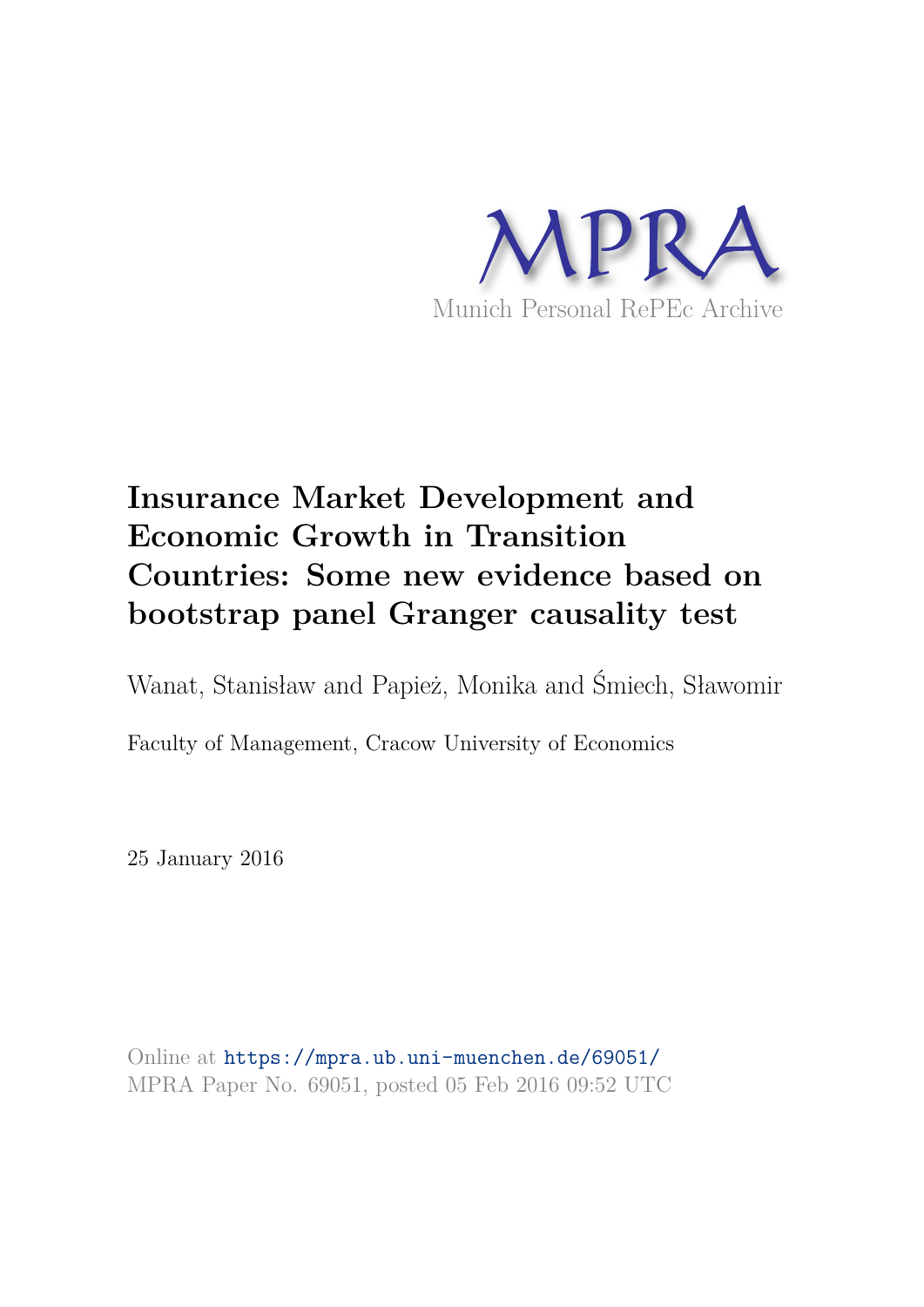## **Insurance Market Development and Economic Growth in Transition Countries: Some new evidence based on bootstrap panel Granger causality test**

Stanisław Wanat\* , Monika Papież\*\*, Sławomir Śmiech\*\*\*

\*) Corresponding author: Cracow University of Economics, Rakowicka 27, 31-510 Kraków, Poland, e-mail: eswanat@cyf-kr.edu.pl

#### **Abstract**

 The purpose of this paper is to investigate causal relations between the insurance market development and economic growth in ten transition European Union member countries in the period between 1993 and 2013. The analysis is conduced with the use of bootstrap panel causality approach proposed by Kónya (2006), which allows for simultaneous inclusion of both cross-sectional dependence and country-specific heterogeneity. Various types of dependencies between economic growth and the insurance market development (both in terms of the global insurance market and in the division into life insurance and non-life insurance) are identified in the study, and these findings confirm the results obtained in the majority of other papers, which report differences in the role of insurance and benefits various economies derive from the insurance market.

**Keywords:** insurance market, economic growth, panel Granger causality test, transition EU member countries

**JEL classification: C33, G22, O16** 

#### **1. Introduction**

In recent years extensive discussions on the relations between the development of the insurance market and economic growth can be found in subject literature. It is generally concluded that the significance of the role the insurance market plays in economic growth is difficult to evaluate. The authors usually model their studies on relations between the development of the financial sector and economic growth, as a starting point assuming the following relations between the development of the insurance market and economic growth,

<sup>\*\*)</sup> Cracow University of Economics, Rakowicka 27, 31-510 Kraków, Poland, e-mail: papiezm@uek.krakow.pl

<sup>\*\*\*)</sup> Cracow University of Economics, Rakowicka 27, 31-510 Kraków, Poland, e-mail: smiechs@uek.krakow.pl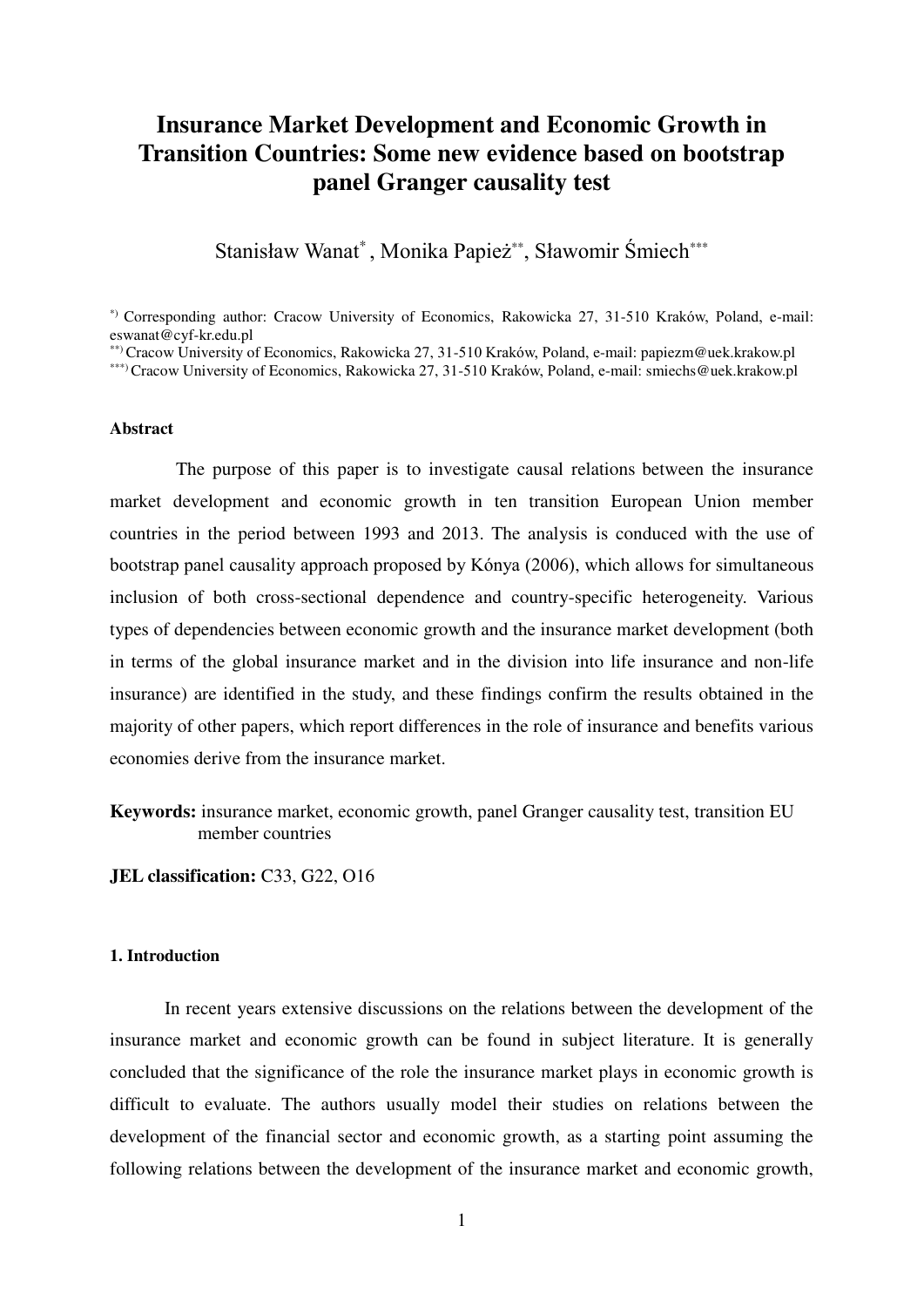developed by Patrick (1966): the insurance market adjusts to the actual demand of its services (the demand following hypothesis), the development of the insurance market leads to economic growth and precedes the demand for its services (the supply leading hypothesis), a bi-directional relation exists (the feedback hypotheses), and there is no causality (the neutrality hypotheses).

 In case of the demand following hypothesis, it is assumed that the insurance market does not develop due to the lack of demand for its services. The increase of real income increases the demand of investors and savers for insurance services and their adequate quality, which leads to opening modern insurance institutions and the development of the market. In case of the supply leading hypothesis, it is assumed that the insurance market plays at least two important roles in stimulating economic growth. By reducing uncertainty and the impact of large losses, the sector can encourage new investments, innovation, and competition. As financial intermediaries with long investment horizons, insurance companies can contribute to the provision of long-term instruments to finance corporate investment and housing (Feyen et al., 2011; Hou et al., 2011).

 In order to determine which of the above relations is the dominating one, several empirical studies have been undertaken. However, no consensus has been reached with reference to the impact of the insurance market development and economic growth. Depending on a country and methodology, some studies find that insurance has a positive impact on economic growth, while others show that insurance has no significant positive effects on economic growth (see the literature review in Table 1). A possible explanation for these contradictory results can be connected with the fact that the impact of insurance on economic growth in various countries depends on specific factors characteristic for these countries, cultural traditions of their economies, their legal and regulatory systems and a relative share of the remaining intermediaries in the process of capital accumulation<sup>1</sup>.

The aim of the paper is to analyse Granger causality between the development of the insurance market and economic growth in ten transition European Union member countries: Bulgaria, the Czech Republic, Estonia, Hungary, Latvia, Lithuania, Poland, Romania, the Slovak Republic, and Slovenia. Due to their similar historical background, their insurance markets underwent a dynamic development after 1990, which can be observed in the values of the main measures of the insurance market development in the period between 1993 and 2013, i.e. gross written premiums and insurance density and penetration (cf. Figures 1-3).

-

<sup>1</sup> Such conclusions can be found in several papers, e.g. Ward and Zurbruegg (2000).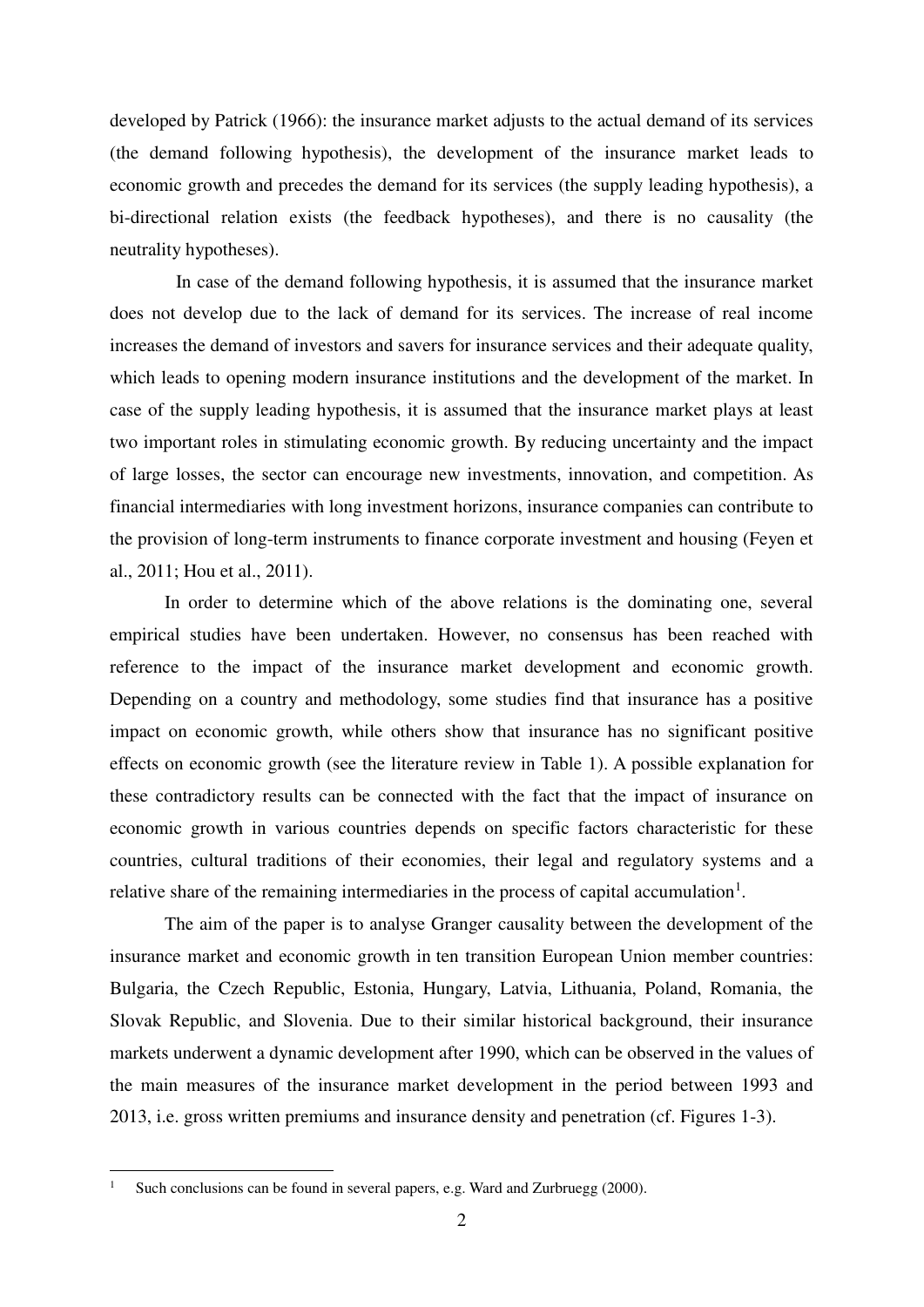

Fig. 1. Relationship between insurance penetration and GDP per capita in the analysed countries in 1993

Notes: The diameter of the spheres corresponds to insurance density



Fig. 2. Relationship between insurance penetration and GDP per capita in the analysed countries in 2013.

Notes: The diameter of the spheres corresponds to insurance density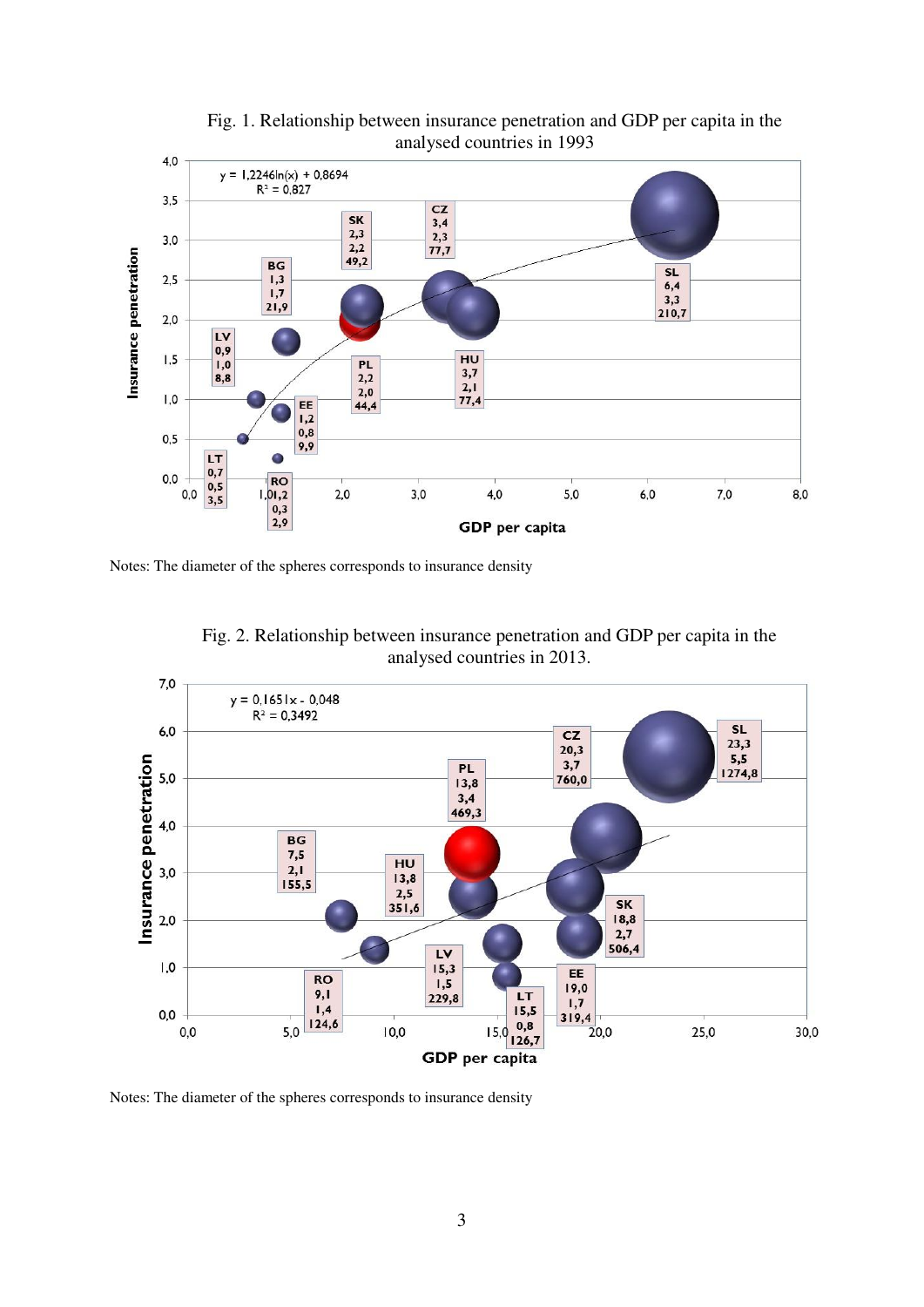

Fig. 3. Relationship between insurance density and GDP per capita in the analysed countries in the period 1993-2012

It should be noted that the same group of countries i.e. ten transition European member countries are also analysed by Ćurak et al. (2009). To examine whether the development of life and non-life insurance market contributes to economic growth in the period between 1992 to 2007, they use the fixed-effects panel model and apply two-stage least squares (2SLS) estimators. The results obtained in their study indicate that the development of the insurance market positively and significantly promotes economic growth. A drawback of the approach applied by Ćurak et al. (2009) seems to be connected with neglecting crosssectional dependence and the assumption of homogeneity of relations in all countries. The method adopted in our study, i.e. a bootstrap panel causality approach proposed by Kónya (2006), allows for simultaneous inclusion of both cross-sectional dependence and countryspecific heterogeneity, which, in our opinion, yields a more accurate picture of mutual relations between the insurance market development and economic growth.

The paper is organised as follows. In the next section we briefly review the literature on relations between the insurance market development and economic growth. Section 3 presents the methodology. Section 4 demonstrates data and discusses the empirical results. The final section summarizes our findings on the relations between the insurance market development and economic growth in selected Central European countries.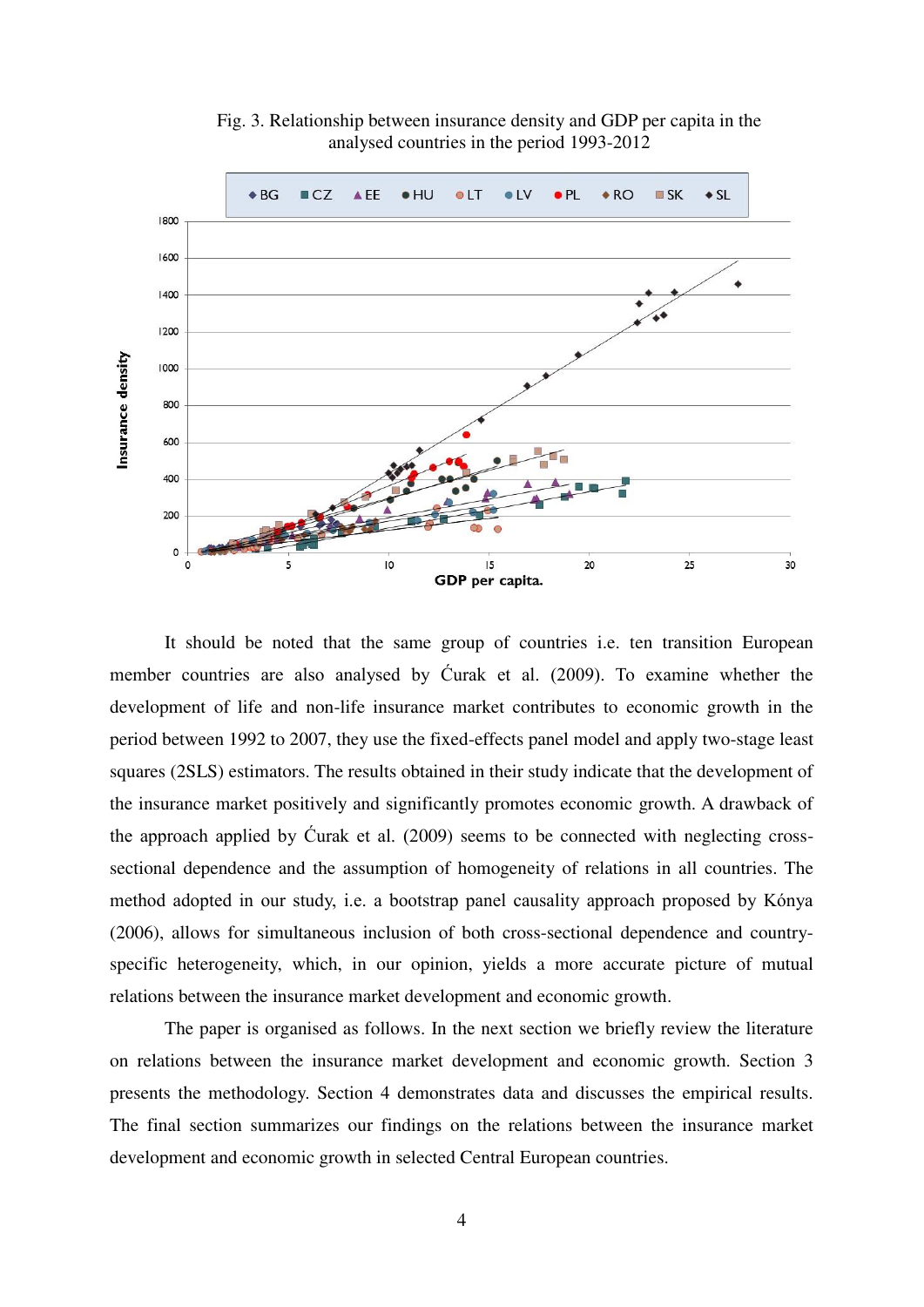#### **2. Literature review**

The papers in which the development of the insurance market and its relations with the real economy are investigated empirically can be divided into three main areas:

- the ones which identify various factors and their impact on the demand for insurance (their literature review can be found in e.g. Ferry (1977), Zeits (2003), Hussels et al.  $(2005)$ ;
- $-$  the ones which analyse the impact of economy on the development of the insurance market (their literature review can be found in Outreville (2012));
- the ones which study causal relations between the development of the insurance market and economic growth.

 Our paper focuses on literature from the last group. It should be remembered that scientific analysis of causal relations between the development of the insurance market and economic growth is a relatively recent phenomenon. Generally, papers from this area verify four hypotheses mentioned in the introduction: demand-following, supply-leading, feedback and neutrality. Ward and Zurbruegg's (2000) paper is considered the first paper in this area; its authors analyse potential short- and long-term causal relations between the development of the insurance market and economic growth in nine OECD member countries. The aim of their paper is to investigate whether the development of the insurance market contributes to economic growth (*supply leading* relationship) or whether the development of this market follows economic growth (*demand following* relationship*)*. The results are not conclusive: Granger causality test reveal that only in Canada and Japan the insurance market Granger causes economic growth, a bi-directional relation is found in Italy, while in the remaining countries, including Great Britain, the USA, Austria and Switzerland no long-term relations are found. The authors conclude that the impact of the insurance market on economy differs in various countries due to idiosyncratic factors specific to a given country, such as its cultural tradition of economy or the development of its legal system.

 The examples of other important papers from this area are given in Table 1. Generally, empirical studies are based on panel data for developing and developed countries, while single countries are rarely analysed. The results obtained are not conclusive, although most studies provide evidence for the *supply leading* relationships. Their authors also emphasise a significant difference in the results obtained for life insurance and non-life insurance with regard to their impact on economic growth and the directions of causal relations.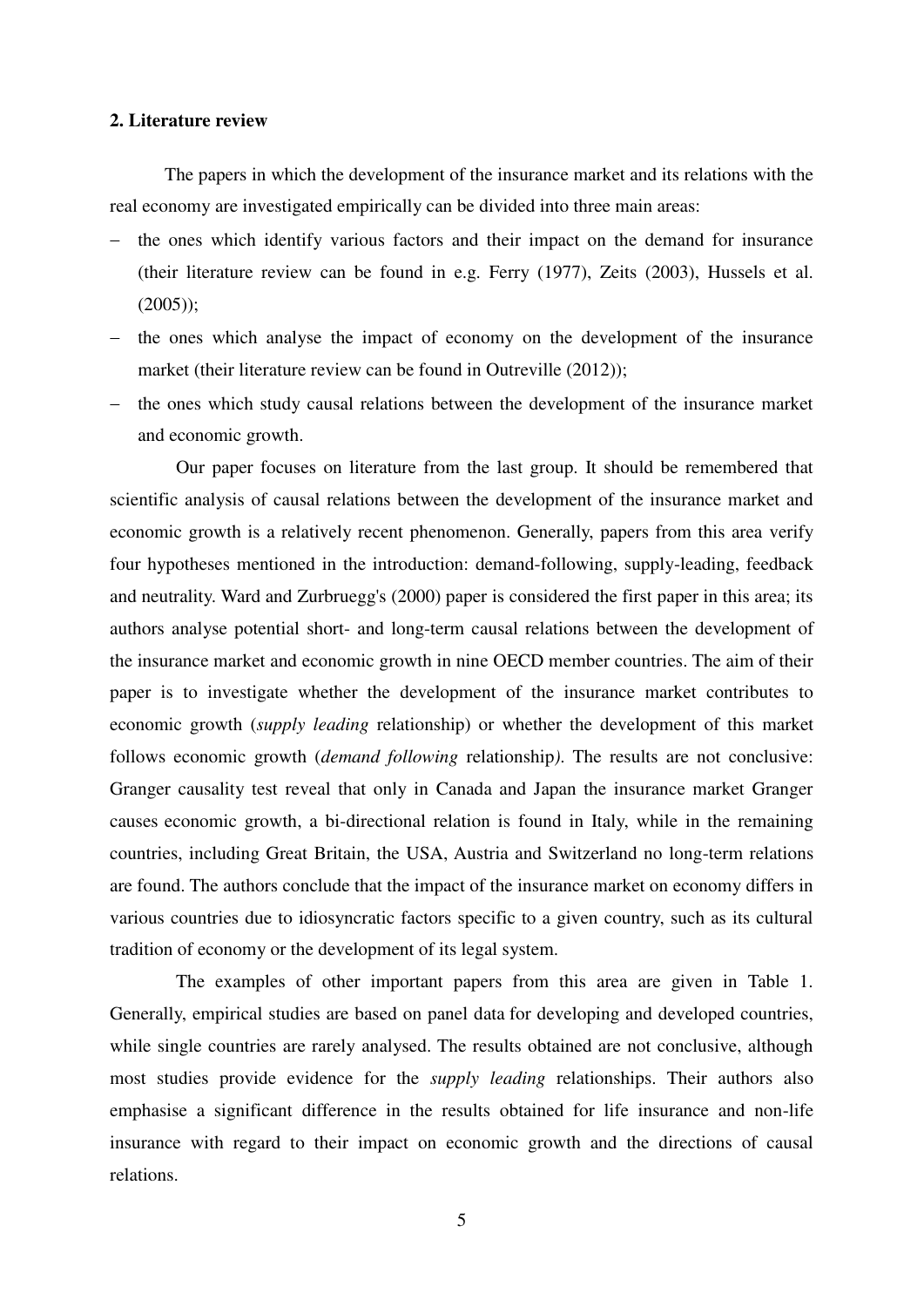## **Table 1.**

A review of selected empirical studies on causal relations between the development of the insurance market and economic growth in the period between 2000 and 2015

| Paper                        | Market                                                  | Sample-<br>Countries                                                         | Methodology                                        | Results                                                                                                                                                                                                         |
|------------------------------|---------------------------------------------------------|------------------------------------------------------------------------------|----------------------------------------------------|-----------------------------------------------------------------------------------------------------------------------------------------------------------------------------------------------------------------|
| Catalan et al.<br>(2000),    | Life, Non-life,<br>Pensions                             | 14 OECD, 5<br>emerging                                                       | Granger<br>causality tests                         | Heterogeneity in the results: No<br>causality in many OECD countries,<br>mixed results in emerging countries<br>and when causality does exist, it runs<br>from contractual savings to market<br>capitalization. |
| Ward and<br>Zurbruegg (2000) | Total<br>insurance<br>premiums                          | 9 OECD<br>countries<br>$(1961 - 1996)$                                       | Granger<br>causality tests                         | Weak evidence: Supply-leading in<br>several countries and no significant<br>causality links in others.                                                                                                          |
| Webb et al. (2002)           | Life, Non-life                                          | 55 countries<br>(including 17<br>from the EU)<br>$(1980-1996)$               | Simultaneous<br>equations                          | Supply-leading: Increased<br>productivity over the period. A<br>synergy between banks and insurers.                                                                                                             |
| Impavido et al.<br>(2003)    | Global<br>insurance<br>market                           | 25 OECD, 7<br>emerging                                                       | GMM dynamic<br>panel<br>estimations                | Heterogeneity in the results:<br>Contractual savings have a stronger<br>impact in market based financial<br>systems.                                                                                            |
| Boon (2005)                  | Total<br>insurance<br>funds                             | Singapore                                                                    | Cointegration<br>tests and<br>Granger<br>equations | Supply-leading: Long-term effects<br>from insurance to GDP.                                                                                                                                                     |
| Kugler and<br>Ofoghi (2005)  | Life, Non-life<br>(different<br>groups of<br>insurance) | United<br>Kingdom<br>$(1996 - 2003)$                                         | Cointegration<br>tests and<br>Granger<br>equations | Causality runs in both directions.                                                                                                                                                                              |
| Arena (2008)                 | Life, Non-life                                          | 56 countries<br>$(1976 - 2004)$                                              | GMM dynamic<br>panel<br>estimations                | Supply-leading: Both life and non-<br>life sectors. Life insurance more<br>important for high-income countries.                                                                                                 |
| Haiss and Sümegi<br>(2008)   | Life, Non-life                                          | 29 European<br>countries                                                     | OLS on<br>unbalanced<br>panel                      | Supply-leading: Life insurance more<br>important for high-income countries<br>and non-life more important for<br>emerging EU countries.                                                                         |
| Adams et al.<br>(2009)       | Global<br>insurance<br>market                           | Sweden. Long<br>time series<br>$(1830 - 1998)$                               | Granger<br>causality tests                         | Supply-leading for insurance but<br>bank loans do not Granger-cause<br>growth in insurance or economic<br>growth.                                                                                               |
| Curak et al.<br>(2009)       | Life, Non-life                                          | 10 transition<br>European<br>Union<br>member<br>countries<br>$(1992 - 2007)$ | OLS and 2SLS<br>estimations                        | Supply-leading for both life and non-<br>life insurance.                                                                                                                                                        |
| Han et al. (2010)            | Global<br>insurance<br>market                           | 77 countries                                                                 | GMM dynamic<br>panel<br>estimations                | Supply-leading: This relationship is<br>more significant for non-life<br>insurance than for life insurance.<br>Non-life insurance is of great<br>importance for economic growth in<br>developing countries.     |
| Ching et al.<br>(2010)       | Life                                                    | Malaysia                                                                     | Cointegration<br>tests                             | Demand following: one-way<br>relationship from real GDP to life<br>insurance market.                                                                                                                            |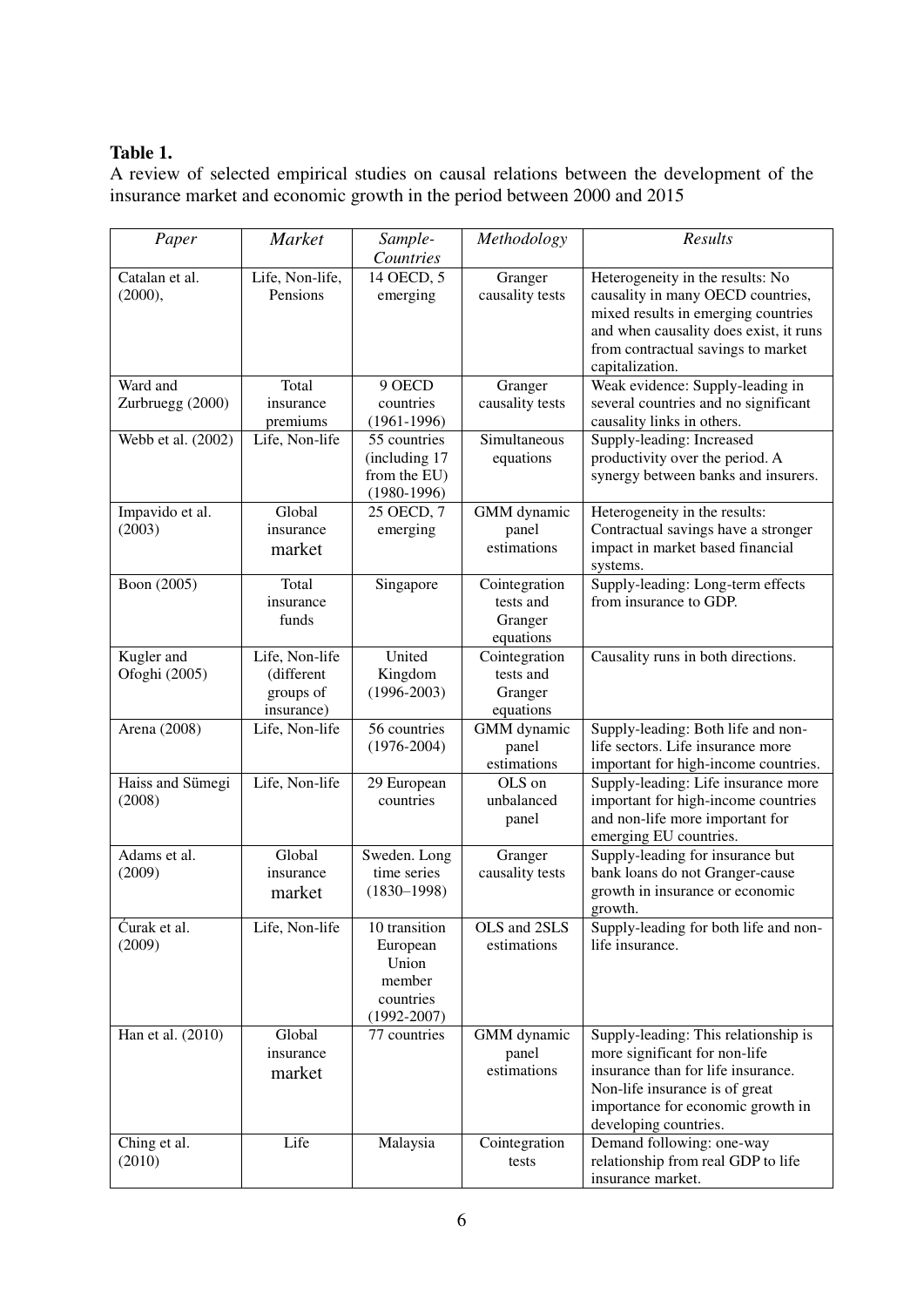| Avram et al.             | Global                                   | 93 countries                            | OLS and GMM                                                                                | Supply-leading: verified for                                                                                                                                                                                                                                                                                                                                                                                                                                                                                                                                                                                                                                                                        |
|--------------------------|------------------------------------------|-----------------------------------------|--------------------------------------------------------------------------------------------|-----------------------------------------------------------------------------------------------------------------------------------------------------------------------------------------------------------------------------------------------------------------------------------------------------------------------------------------------------------------------------------------------------------------------------------------------------------------------------------------------------------------------------------------------------------------------------------------------------------------------------------------------------------------------------------------------------|
| (2010)                   | insurance                                |                                         | panel                                                                                      | insurance density but not for                                                                                                                                                                                                                                                                                                                                                                                                                                                                                                                                                                                                                                                                       |
|                          | market                                   |                                         | estimations                                                                                | insurance penetration.                                                                                                                                                                                                                                                                                                                                                                                                                                                                                                                                                                                                                                                                              |
| Lee (2011)               | Life, Non-life                           | 10 OECD<br>countries                    | DOLS panel<br>estimations                                                                  | Strong long-run cointegration<br>relationship between GDP and<br>insurance. Causal relationships. Non-<br>life market development has a larger<br>effect on economic growth than life<br>insurance.                                                                                                                                                                                                                                                                                                                                                                                                                                                                                                 |
| Chen et al. (2012)       | Life                                     | 60 countries<br>$(1976 - 200)$          | GMM dynamic<br>panel<br>estimations                                                        | Supply-leading: Strong impact of the<br>development of the life insurance<br>market on economic growth. Stock<br>market and the life insurance market<br>are substitutes rather than<br>complements.                                                                                                                                                                                                                                                                                                                                                                                                                                                                                                |
| Houa et al.              | Life                                     | 12 Euro                                 | Fixed effect                                                                               | Life insurance and banking activity                                                                                                                                                                                                                                                                                                                                                                                                                                                                                                                                                                                                                                                                 |
| (2012).                  |                                          | countries<br>$(1980 - 2009)$            | model                                                                                      | are important predictors of economic<br>development in Euro zone.                                                                                                                                                                                                                                                                                                                                                                                                                                                                                                                                                                                                                                   |
| Chi-Wei et al.<br>(2013) | Life, Non-life                           | 7 Middle<br>Eastern<br>countries        | Bootstrap panel<br>Granger<br>causality test                                               | The relationship between life<br>insurance development and<br>economic growth can be<br>significantly affected by country-<br>specific factors; life insurance and<br>macro economy generally have bi-<br>directional Granger causal<br>relationship in higher income level<br>countries; non-life insurance can do<br>better in promoting economic growth<br>in low-income Middle Eastern<br>countries.                                                                                                                                                                                                                                                                                            |
| Lee et al. (2013)        | Life                                     | 41 countries<br>$(1979 - 2007)$         | Panel seemingly<br>unrelated<br>regressions<br>augmented<br>Dickey-Fuller<br>(SURADF) test | Development of life insurance<br>markets and economic growth<br>exhibit long-term and short-term bi-<br>directional causalities.                                                                                                                                                                                                                                                                                                                                                                                                                                                                                                                                                                    |
| Chang, et al.<br>(2014)  | Life, Non-life<br>and Total<br>insurance | 10 OECD<br>countries<br>$(1979 - 2006)$ | Bootstrap panel<br>Granger<br>causality test                                               | 1. One-way Granger causality<br>running from all insurance activities<br>to economic growth for France,<br>Japan, Netherlands, Switzerland, and<br>the UK.<br>2. Economic growth Granger causes<br>insurance activities in Canada (for<br>life insurance), Italy (for total and<br>life insurance) and the USA (for total<br>and non-life insurance).<br>3. Bi-directional Granger causality<br>between life insurance activity and<br>economic growth in the USA.<br>4. No causality between insurance<br>activities; economic growth found in<br>Belgium (for all insurance), Canada<br>(for total and non-life insurance),<br>Italy (for non-life insurance) and<br>Sweden (for life insurance). |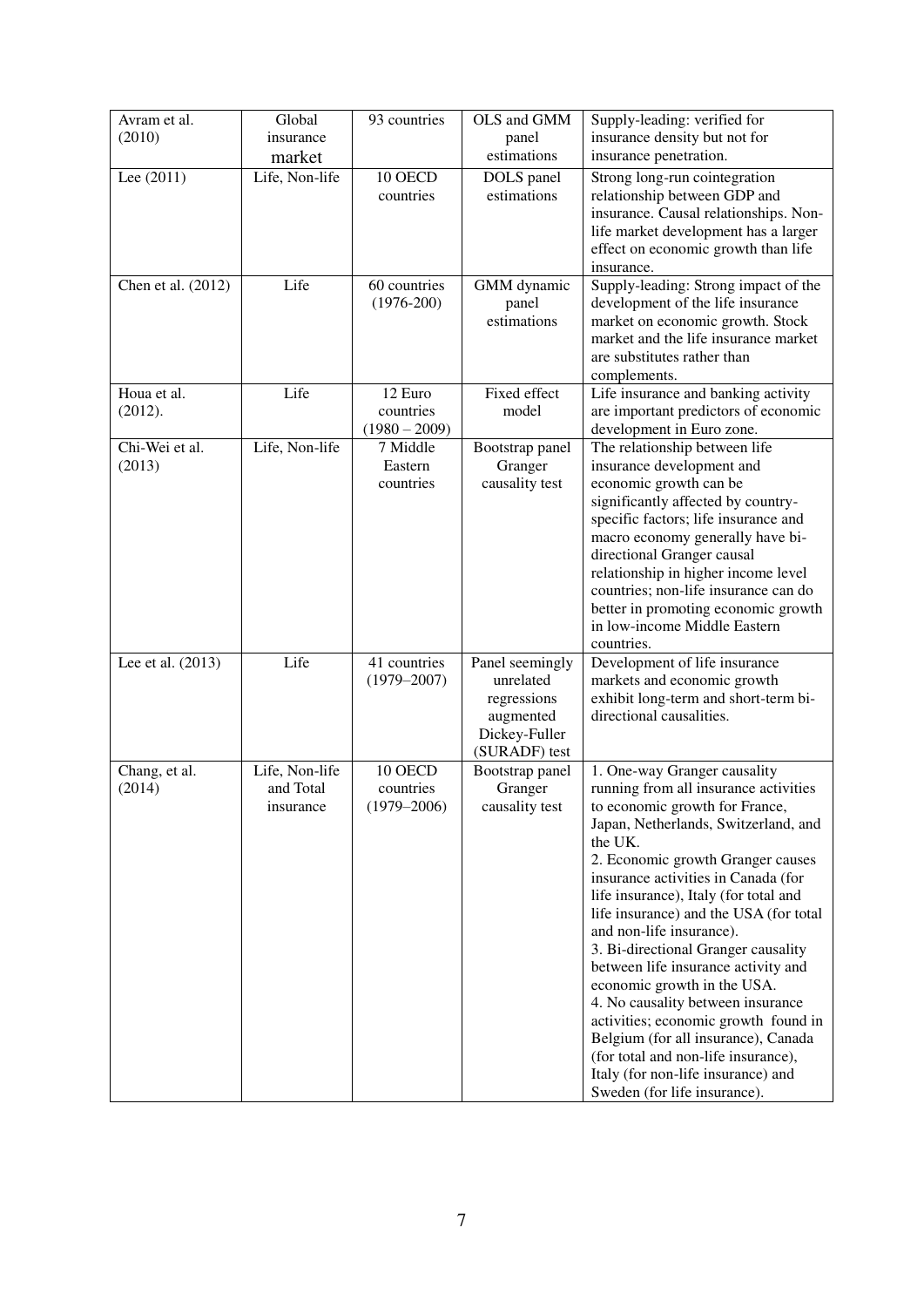| Pradhan et al. | Total      | 34 OECD         | Panel vector    | 1. Insurance market development         |
|----------------|------------|-----------------|-----------------|-----------------------------------------|
| (2015)         | insurance, | countries       | auto-regression | specifically and financial market       |
|                | Financial  | $(1988 - 2012)$ | model           | development overall seem both to be     |
|                | market     |                 |                 | long-term causative factors of          |
|                |            |                 |                 | economic growth.                        |
|                |            |                 |                 | 2. Short-term causality results show    |
|                |            |                 |                 | a diverse pattern of short-term         |
|                |            |                 |                 | adjustment dynamics between the         |
|                |            |                 |                 | variables, including the possibility of |
|                |            |                 |                 | feedback between them in several        |
|                |            |                 |                 | instances.                              |

Source: An extended version of Table 5 from Outreville (2012), pp. 29-31.

#### **3. Methodology**

As mentioned in the introduction, a suitable method of inference about causality when working with panel data has to include both slope heterogeneity and cross-sectional dependence. Hurlin (2008) presents a panel data causality test which allows for slope heterogeneity. Unfortunately, it does not consider cross-sectional dependence, thus, if it exists, substantial biases and size distortions occur (Pesaran, 2006). The alternative methodology proposed by Kónya (2006) includes both slope heterogeneity and cross-sectional dependence.

Kónya's (2006) procedure allows for the identification of specific countries in which Granger causal relationship occurs. His bootstrap panel causality approach has three relevant advantages. Firstly, the approach is carried out under the structure of seemingly unrelated regression (SUR), which, as demonstrated by Zellner (1962), is more efficient than the OLS if cross-sections are subject to dependence. Secondly, the test for the direction of causality is based on the Wald tests with country-specific bootstrap critical values. That is why it does not impose a joint hypothesis across all members of the panel and specific countries in which a Granger causal relationship can be identified. Thirdly, the procedure does not require any pretesting for panel unit roots or cointegration, which is important 'since the unit-root and cointegration tests in general suffer from low power' (Kónya, 2006). On the other hand, ignoring potential (common) stochastic trends results in a situation in which the results of the suggested procedure can be used only for the evaluation of short-term causality (one-periodahead forecast).

The approach proposed by Kónya (2006) is used in the analysis of relationships between insurance market development and economic growth. Chang et al. (2014) examine the linkages between insurance activity and economic growth in ten OECD countries over the period of 1979–2006, while Chi-Wei et al. (2013) test causality between insurance development and economic growth in seven Middle Eastern countries. Chang et al. (2013)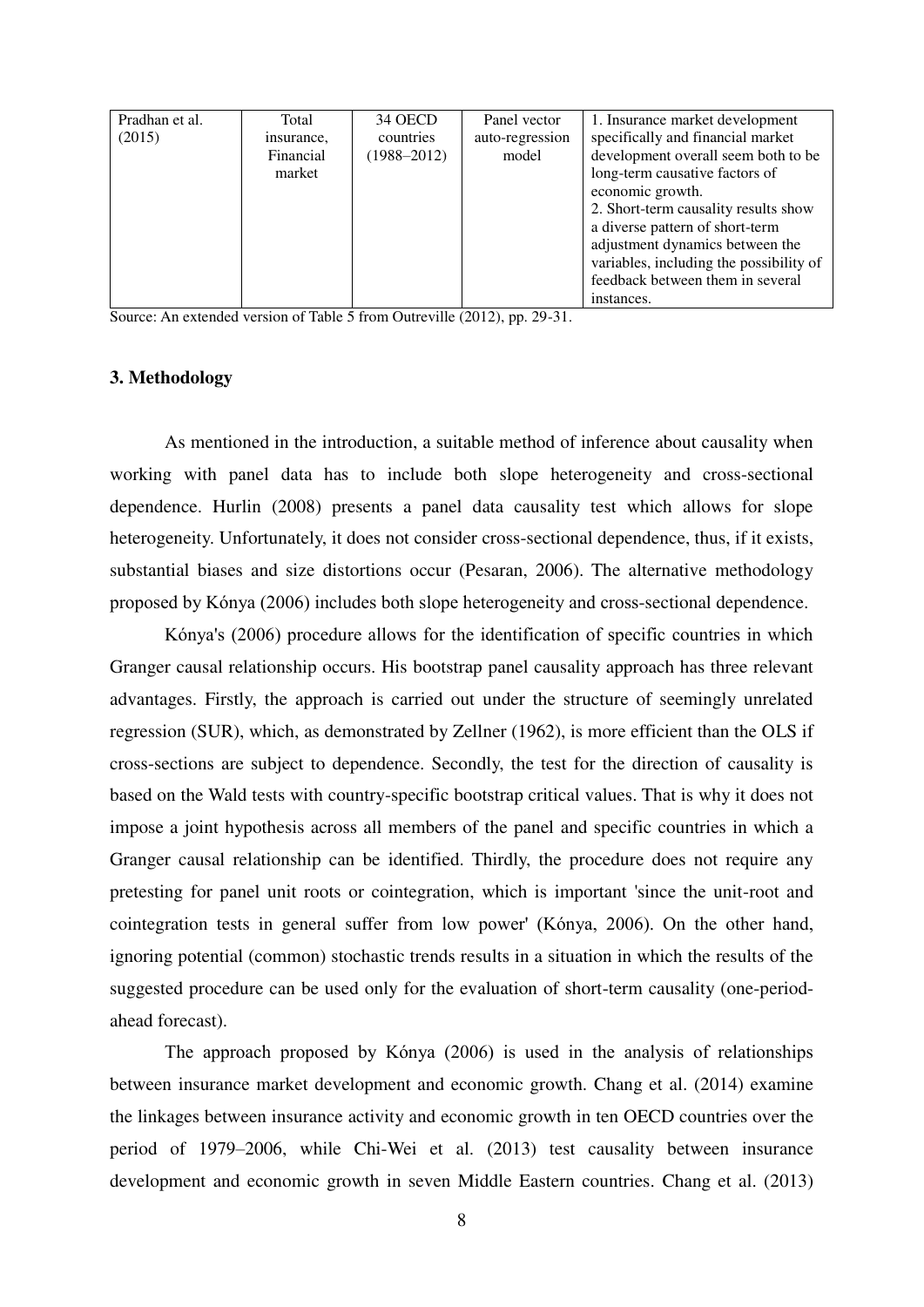investigate whether globalization promotes insurance activity in eight Eastern Asian countries over the period of 1979–2008.

The tools used for bootstrap panel causality tests are presented below.

Before Kónya's (2006) approach is briefly presented, we sketch the outline of tests for cross-sectional dependence. The choice of a suitable method allowing for the analysis of causality for panel data requires the assessment of cross-sectional dependence. Panel data models are more likely to exhibit cross-sectional dependence in the errors, which may arise due to the presence of common shocks and unobserved components. Cross section dependence can arise due to a variety of factors, such as omitted common factors, spatial spillover effects, unobserved common factors or general residual interdependence. One reason for this may be connected with the fact that during the last few decades we have faced a higher economic and financial integration of countries and financial entities, which induces strong interdependencies between cross sectional units. According to Breitung and Pesaran (2008) and Bai and Kao (2006), the default assumption of independence between crosssections seems to be inadequate both in the cointegration analysis and causality analysis. If economic linkages between countries are relatively strong, cross-sectional dependence (for instance, causality between the insurance market development and economic growth) is likely to appear. Thus, incorrect cross-sectional independence assumptions may lead to erroneous causal inferences. Therefore, taking into account commonly observed cross-sectional dependencies in panel analysis for macroeconomic data, first of all, we decide to verify the hypothesis of the existence of cross-sectional dependence. To test for the presence of such cross-sectional dependence in our data, we apply cross section dependence tests developed by Pesaran (2004), with the null hypothesis claiming no cross-sectional dependence.

Kónya's (2006) panel causality approach models the data as a system of two sets of the following equations<sup>2</sup>:

$$
y_{1,t} = \alpha_{1,1} + \sum_{l=1}^{mly_1} \beta_{1,1,l} y_{1,t-l} + \sum_{l=1}^{mlx_1} \delta_{1,1,l} x_{1,t-l} + \sum_{l=1}^{mlz_1} \gamma_{1,1,l} z_{1,t-l} + \sum_{l=1}^{mlv_1} \beta_{1,1,l} y_{1,t-l} + \varepsilon_{1,1,t} ,
$$
  

$$
y_{2,t} = \alpha_{1,2} + \sum_{l=1}^{mly_1} \beta_{1,2,l} y_{2,t-l} + \sum_{l=1}^{mlx_1} \delta_{1,2,l} x_{2,t-l} + \sum_{l=1}^{mlz_1} \gamma_{1,2,l} z_{2,t-l} + \sum_{l=1}^{mlv_1} \beta_{1,2,l} y_{2,t-l} + \varepsilon_{1,2,t} ,
$$
 (1)

$$
\ldots
$$

$$
y_{N,t} = \alpha_{1,N} + \sum_{l=1}^{m!y_1} \beta_{1,N,l} y_{N,t-l} + \sum_{l=1}^{m!x_1} \delta_{1,N,l} x_{N,t-l} + \sum_{l=1}^{m!z_1} \gamma_{1,N,l} z_{N,t-l} + \sum_{l=1}^{m!y_1} \beta_{1,N,l} y_{N,t-l} + \varepsilon_{1,N,t},
$$

<sup>&</sup>lt;sup>2</sup> It is possible to include a deterministic component into the system of equations.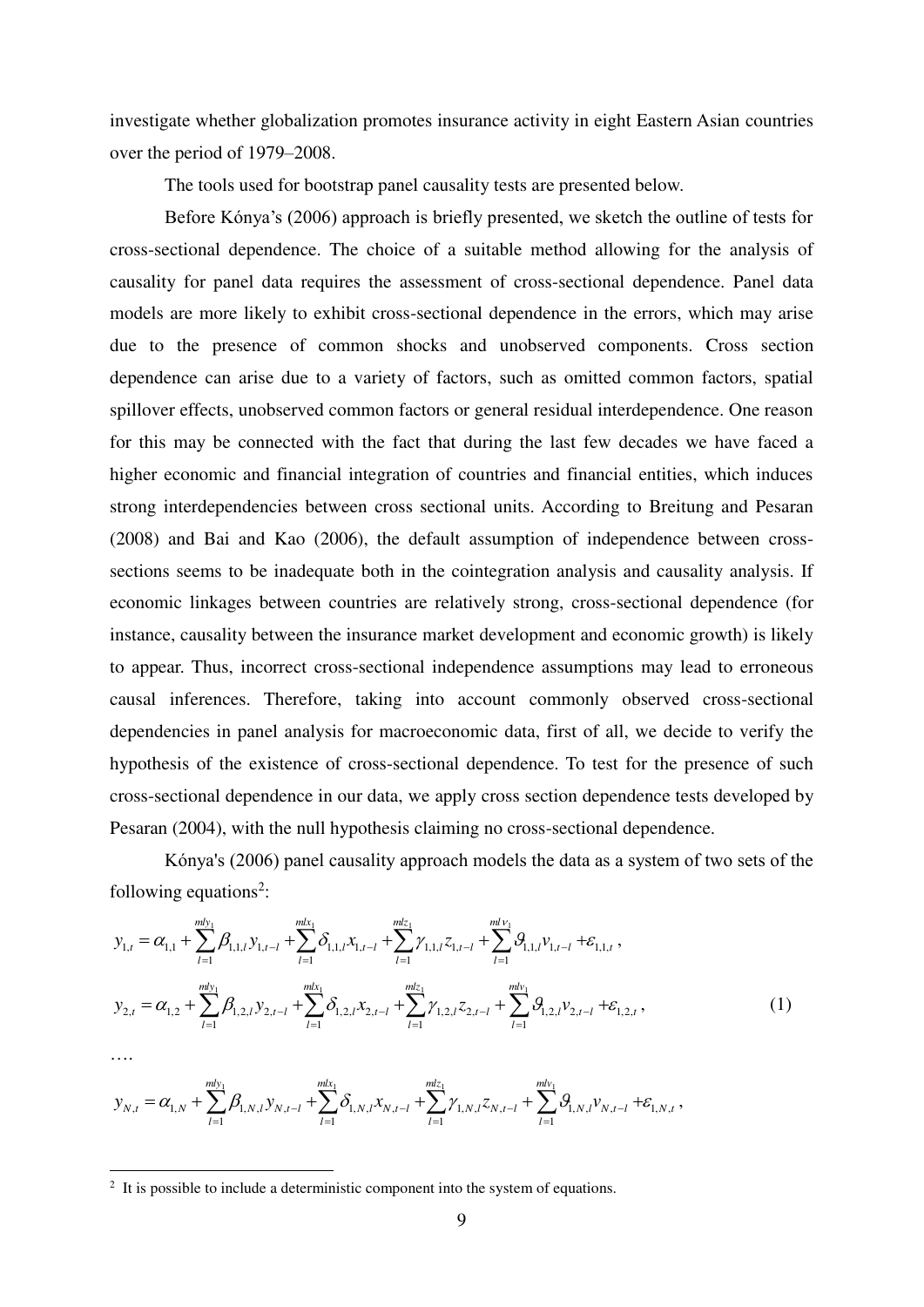and

$$
x_{1,t} = \alpha_{2,1} + \sum_{l=1}^{mly_2} \beta_{2,1,l} y_{1,t-l} + \sum_{l=1}^{mlx_2} \delta_{2,1,l} x_{1,t-l} + \sum_{l=1}^{mlz_2} \gamma_{2,1,l} z_{1,t-l} + \sum_{l=1}^{mlv_2} \beta_{2,1,l} y_{1,t-l} + \varepsilon_{2,1,t},
$$
  

$$
x_{2,t} = \alpha_{2,2} + \sum_{l=1}^{mly_2} \beta_{2,2,l} y_{2,t-l} + \sum_{l=1}^{mlx_2} \delta_{2,2,l} x_{2,t-l} + \sum_{l=1}^{mlz_2} \gamma_{2,2,l} z_{2,t-l} + \sum_{l=1}^{mlv_2} \beta_{2,2,l} y_{2,t-l} + \varepsilon_{2,2,t},
$$
 (2)

….

-

$$
x_{N,t} = \alpha_{2,N} + \sum_{l=1}^{mly_2} \beta_{2,N,l} y_{N,t-l} + \sum_{l=1}^{mlx_2} \delta_{2,N,l} x_{N,t-l} + \sum_{l=1}^{mlz_2} \gamma_{2,N,l} z_{N,t-l} + \sum_{l=1}^{mlv_2} \beta_{2,N,l} v_{N,t-l} + \varepsilon_{2,N,t},
$$

where  $y_{i,t}$  denotes economic growth (in country *i* and *t* period),  $x_{i,t}$  refers to the insurance market development (i.e. life insurance density, non-life insurance density or total insurance density),  $z_{i,t}$  is the capital formation,  $v_{i,t}$  is the education<sup>3</sup>, N denotes the number of countries in the panel  $(i=1,2,...,N)$ , *t* is time period  $(t=1,2,...,T)$ , and *l* is the number of lags in equations.  $\varepsilon_{1,i,t}, \varepsilon_{2,i,t}$  are expected to be correlated contemporaneously across equations (due to common random shocks). The model allows for a deterministic trend.

 The system of equations allows for testing unidirectional and bi-directional Granger causality for each country separately. There is unidirectional Granger causality running from economic growth to insurance market development (the equivalent of the demand-following hypothesis) if in (2) not all  $\beta_{2,i}$  s are zero but in (1) all  $\delta_{1,i}$  s are zero. There is unidirectional causality running from the insurance market development to economic growth in country *i* (the equivalent of the supply leading hypothesis) if not all  $\delta_{1,i}$  s are zero, but all  $\beta_{2,i}$  s are zero in (2). There is bi-directional Granger causality between insurance market development and economic growth if neither all  $\delta_{1,i}$  s nor all  $\beta_{2,i}$  are zero (the equivalent of the feedback hypothesis). Finally, there is no Granger causality between the insurance market development and economic growth if all  $\delta_{1,i}$  *s* and all  $\beta_{2,i}$  *s* are zero (the equivalent of the neutrality hypothesis).

The country-specific bootstrap<sup>4</sup> critical values are obtained as follows<sup>5</sup>:

[1] A system of equations (1) is estimated under the null hypothesis of non-causality running

<sup>&</sup>lt;sup>3</sup> Z and v are treated as an auxiliary variable, and they will not be directly involved in the Granger causality analysis.

<sup>4</sup> On bootstrapping in general see e.g. Horowitz (2003). On bootstrapping in SUR models see Atkinson et al. (1992), and Rilstone and Veall (1996).

<sup>5</sup> We present a procedure for testing Granger causality running from *X* to *Y*. Similar steps are required for testing causality running from *Y* to *X*.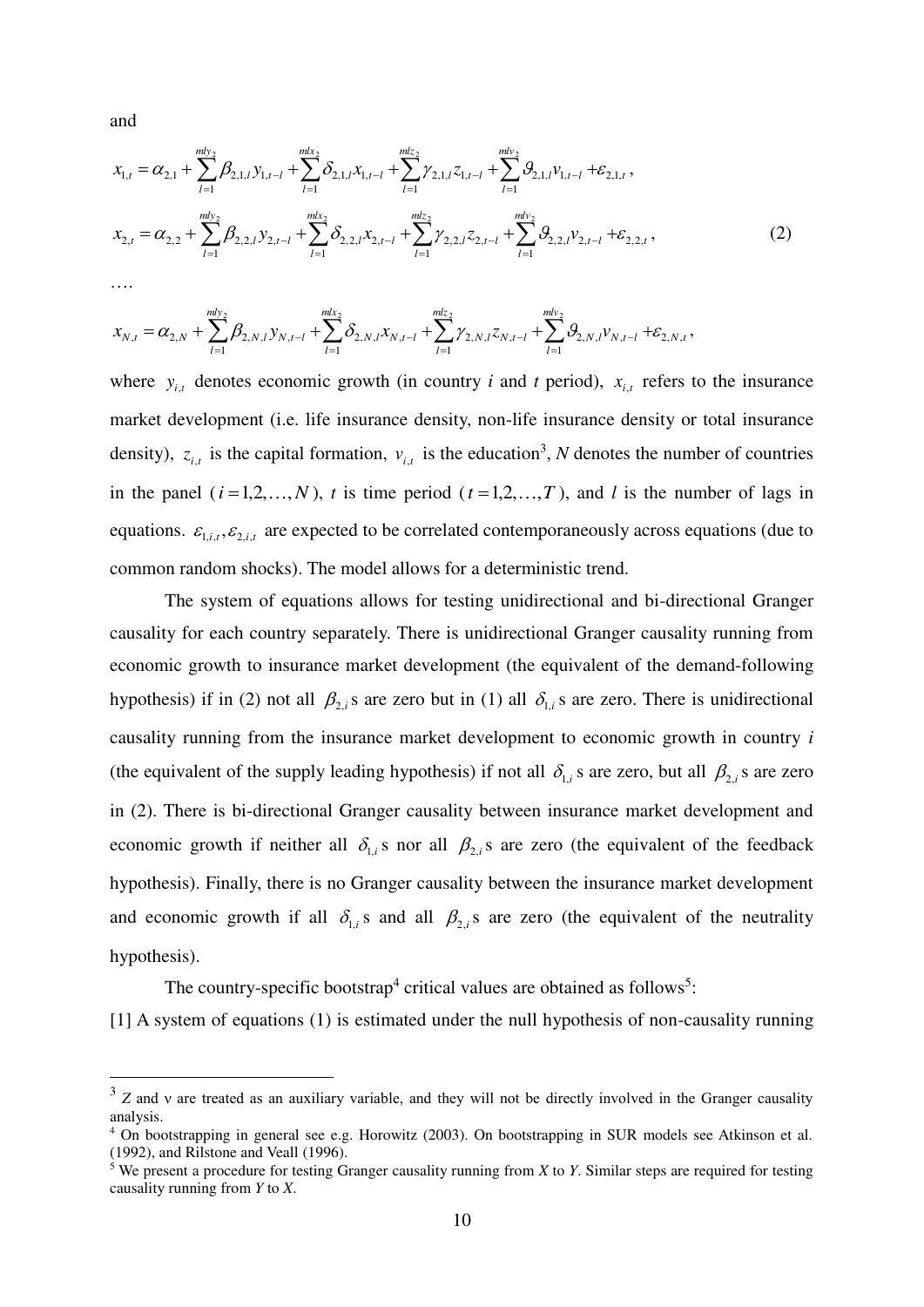from the insurance market development to economic growth (i.e. imposing the  $\delta_{1,i,l} = 0$ restriction for all *i* and *l*). The residuals:

$$
e_{H_0,i,t} = y_{i,t} - \hat{\alpha}_{1,i} - \sum_{l=1}^{m!y_l} \hat{\beta}_{1,i,l} y_{1,t-l} - \sum_{l=1}^{m!z_l} \hat{\gamma}_{1,i,l} z_{1,t-l} - \sum_{l=1}^{m!y_l} \hat{\beta}_{1,i,l} y_{1,t-l} \text{ for } i = 1,...,N \text{ and } t = 1,...,T.
$$
  
are collected in a  $N \times T$  matrix  $\left[ e_{H_0,i,t} \right]$ .

[2] These residuals are re-sampled by randomly selecting a full column form the matrix  $[e_{H_0,i,t}]$ , and selected bootstrap residuals are denoted as  $[e_{H_0,i,t}^*]$  where  $t = 1,2,3,...,T^*$ , and  $T^*$ can be greater than *T*.

[3] The bootstrap sample of *Y* is generated under the assumption of no causality running from insurance market development to economic growth, that is:

$$
y_{i,t}^* = \alpha_{1,i} + \sum_{l=1}^{mly_1} \beta_{1,i,l} y_{i,t-l}^* + \sum_{l=1}^{mlz_1} \gamma_{1,i,l} z_{1,t-l} + \sum_{l=1}^{mly_1} \beta_{1,i,l} y_{1,t-l} + e_{H_0,i,t}^*,
$$
(3)

[4] Substitute  $y_{i,t}^*$  for  $y_{i,t}$  and estimate equations (3) without any restrictions. For each country perform the Wald test implied by the no-causality null hypothesis.

[5] The empirical distributions of the Wald test statistics are developed by repeating steps 2 – 4. The bootstrap critical values are specified by selecting appropriate percentiles of these sampling distributions.

 Eventually, Wald test statistics obtained from the regressions on original series are compared with the bootstrap critical values.

Specifying the number of lags in all equations is a crucial step in Kónya's approach. Following Kónya (2006), we decide to allow for different lags in each system but not to allow for different lags across countries. Assuming that the number of lags ranges from 1 to 4, we estimate all equations and use the Akaike Information Criterion (AIC) to determine the optimal solution. The Akaike Information Criterion (AIC) is evaluated as:

$$
AIC_t = \ln |\mathbf{W}| + \frac{2N^2q}{T},\tag{4}
$$

where **W** stands for estimate residual covariance matrix, *N* is the number of equations, *q* is the number of coefficients per equation, and *T* is the sample size.

#### **4. Data and empirical results**

 The analysis of causal relationships between the insurance market development and economic growth based on the annual panel data is conducted for the period between 1993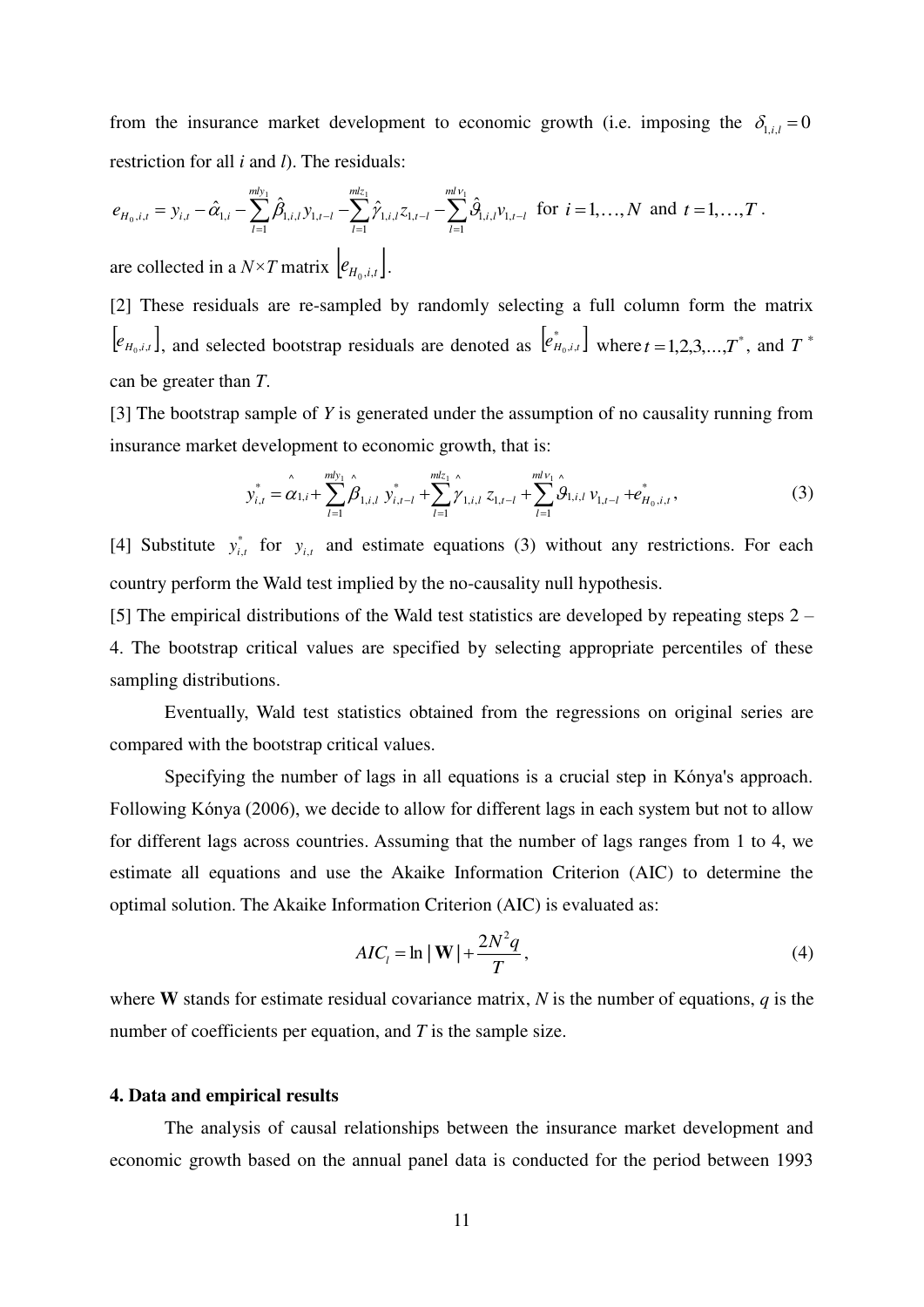and 2013 for ten transition European Union member countries: Bulgaria, the Czech Republic, Estonia, Hungary, Latvia, Lithuania, Poland, Romania, the Slovak Republic, and Slovenia. Economic growth is measured by the growth rate of GDP per capita (*GDP*) in constant 2005 U.S. dollars on the basis of the *World Development Indicators* published by the World Bank. The insurance market development is measured by three different types of insurance density: life insurance density (LID; i.e. direct domestic life premiums divided by population), non-life insurance density (NID; i.e., direct domestic non-life premiums divided by population), and total insurance density (TID; i.e., direct domestic life and non-life premiums divided by population). The data come from Sigma reports of the Swiss Reinsurance Company.

 Taking into consideration rapid economic changes experienced by the countries analysed, a set of variables is extended to include real gross fixed capital formation per capita  $(K)$  in constant 2005 US dollars as a proxy of capital<sup>6</sup> and net enrolment rate, secondary, both sexes  $(\%)$  (*EDU*) as a proxy of education<sup>7</sup>. All variables are in natural logarithms. The summary statistics, the means and standard deviations of these variables, are demonstrated in Table 2.

 Till 1989 Central European countries and the Baltic states were under the communist rule with centrally planned economies. In 1989 communism fell in Bulgaria, Czechoslovakia, Hungary, Poland, and Romania. After the dissolution of the Soviet Union in 1991, Estonia, Latvia, and Lithuania reappeared on the map, and in 1993 Czechoslovakia was divided into two countries: the Czech Republic and the Slovak Republic. That is why year 1993 is chosen as an initial period of the analysis of causality between economic growth and insurance market development.

#### **Table 2**

-

|                   |         | <b>GDP</b> |       | LID      |       | <b>NID</b> |       | <b>TID</b> |  |
|-------------------|---------|------------|-------|----------|-------|------------|-------|------------|--|
| Country           | Mean    | St. dev.   | Mean  | St. dev. | Mean  | St. dev.   | Mean  | St. dev.   |  |
| <b>Bulgaria</b>   | 3581.5  | 933.6      | 10.9  | 5.1      | 58.4  | 26.5       | 69.3  | 29.8       |  |
| Czech<br>Republic | 12332.2 | 2077.3     | 155.0 | 76.7     | 246.4 | 61.1       | 401.4 | 136.3      |  |
| Estonia           | 8607.3  | 2644.3     | 36.8  | 25.9     | 119.5 | 47.1       | 156.3 | 71.6       |  |
| Hungary           | 9805.4  | 1600.8     | 123.7 | 57.8     | 146.7 | 26.5       | 270.4 | 80.3       |  |
| Lithuania         | 6928.7  | 2312.6     | 22.5  | 16.3     | 56.1  | 33.3       | 78.7  | 48.8       |  |
| Latvia            | 6318.8  | 2190.9     | 8.9   | 3.7      | 91.9  | 42.6       | 100.9 | 44.4       |  |
| Poland            | 7711.1  | 1938.8     | 105.8 | 70.2     | 135.0 | 44.5       | 240.8 | 112.1      |  |

Summary statistics – the mean and standard deviations

<sup>7</sup> The use of net enrollment rate, secondary, both sexes  $(\%)$  as a proxy of education in Curak et al. (2009).

<sup>6</sup> The use of real gross fixed capital as a proxy of capital follows the works by Sari and Soytas (2007) in assuming that under the perpetual inventory method with a constant depreciation rate, the variance in capital is closely related to the change in investment.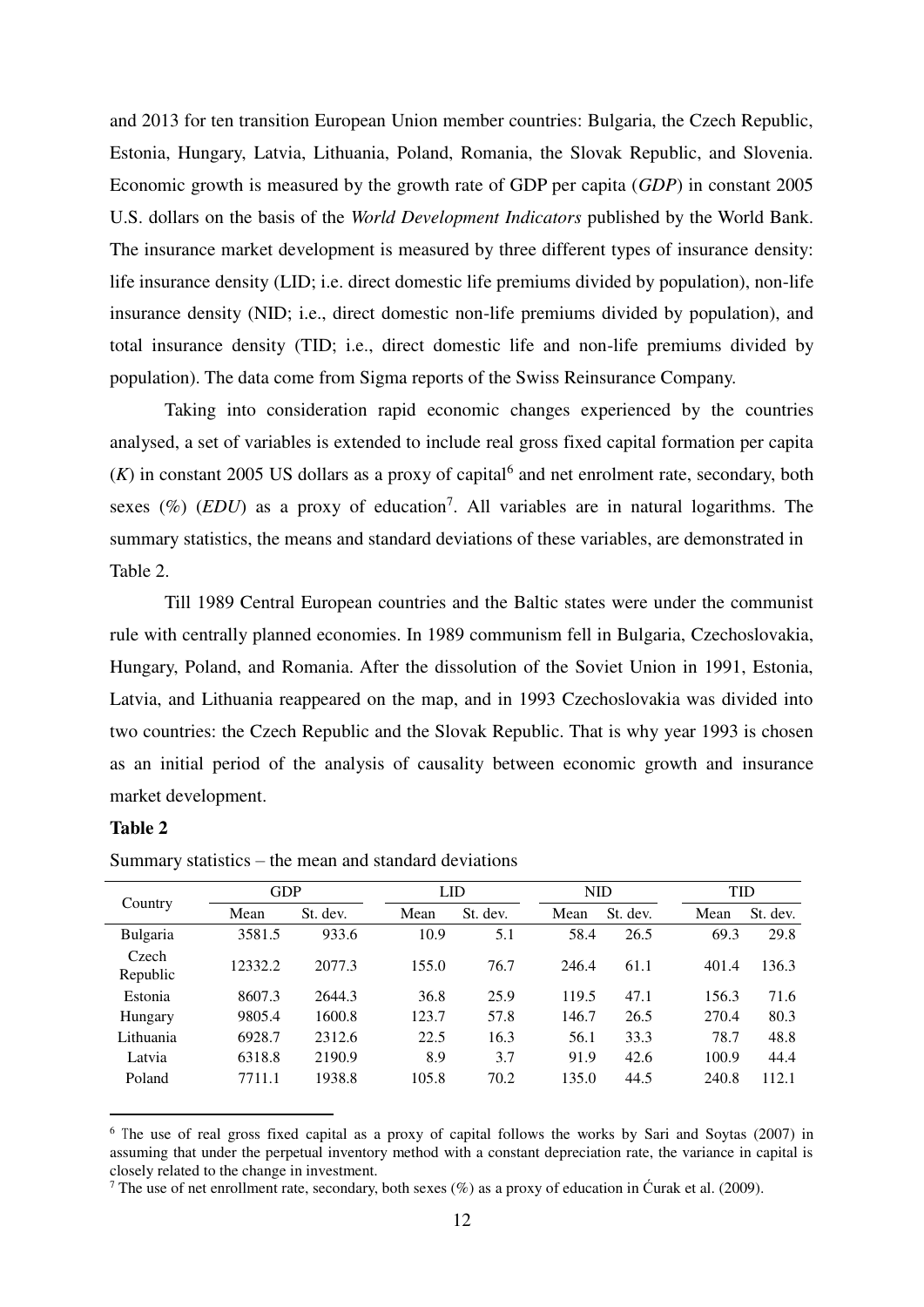| Romania                         | 4413.8  | 108.7   | 10.2  |       | 43.5  | 25.4  | 53.8  |       |
|---------------------------------|---------|---------|-------|-------|-------|-------|-------|-------|
| Slovak<br>Republic              | 11122.0 | 2862.3  | 112.8 | 68.2  | 159.2 | 55.6  | 272.0 | 122.8 |
| Slovenia                        | 16493.3 | 2919.0  | 210.8 | 113.2 | 606.5 | 147.0 | 817.4 | 258.4 |
| the contract of the contract of | .       | _______ | .     |       |       |       |       |       |

Note: results obtained for not logarithmized variables

 In the first step, the cross-sectional dependence (CD) tests developed by Pesaran (2004) are used to test for the presence of cross-sectional dependence in the panel of countries. Table 3 presents the results of the tests for specific variables and average correlation coefficients. The cross-sectional dependence statistics and associated p-values strongly reject the null of cross-section independence and indicate that cross-correlations are significant, which implies the existence of cross-sectional correlation among the countries in our sample. These findings show that a shock which occurs in one country will be transmitted to other countries. This serves as a proof that our choice of the estimation technique has been appropriate.

#### **Table 3**

-

Cross-sectional dependence tests (Average correlation coefficients & Pesaran (2004) CD test)

| Variable   | Cross-sectional dependence test |         |       |           |  |  |  |
|------------|---------------------------------|---------|-------|-----------|--|--|--|
|            | CD-test                         | p-value | corr  | abs(corr) |  |  |  |
| <b>GDP</b> | 29.73                           | 0.000   | 0.967 | 0.967     |  |  |  |
| LID        | 22.94                           | 0.000   | 0.746 | 0.746     |  |  |  |
| <b>NID</b> | 27.03                           | 0.000   | 0.879 | 0.879     |  |  |  |
| <b>TID</b> | 27.81                           | 0.000   | 0.905 | 0.905     |  |  |  |
| K          | 27.24                           | 0.000   | 0.886 | 0.886     |  |  |  |
| <b>EDU</b> | 13.83                           | 0.000   | 0.450 | 0.465     |  |  |  |

Note: Under the null hypothesis of cross-section independence CD  $\sim N(0,1)$ . The Pesaran (2004) test is performed using the Stata "xtcd" command.

 For each system of equations the number of lags is chosen according to the AIC criterion<sup>8</sup>. Additionally, specifications incorporating a deterministic trend are taken into account.

The results from the bootstrap<sup>9</sup> panel Granger causality analysis between life insurance density and economic growth and non-life insurance density and economic growth are reported in Table 4 and Table 5 respectively. Table 6 presents the results of the analysis of the relationships between total insurance density and economic growth.

<sup>&</sup>lt;sup>8</sup> We use the AIC criterion to compare the specifications with and without a linear trend. Finally, we construct SUR with one lag and a linear trend.

<sup>9</sup> Following the original paper of Kónya (2006) and several others, e.g. Nazlioglu et al. (2011), we use 10000 replications in the procedure. Andrews and Buchinsky (2000) provide an exact method of evaluating the adequacy of the chosen number of replications.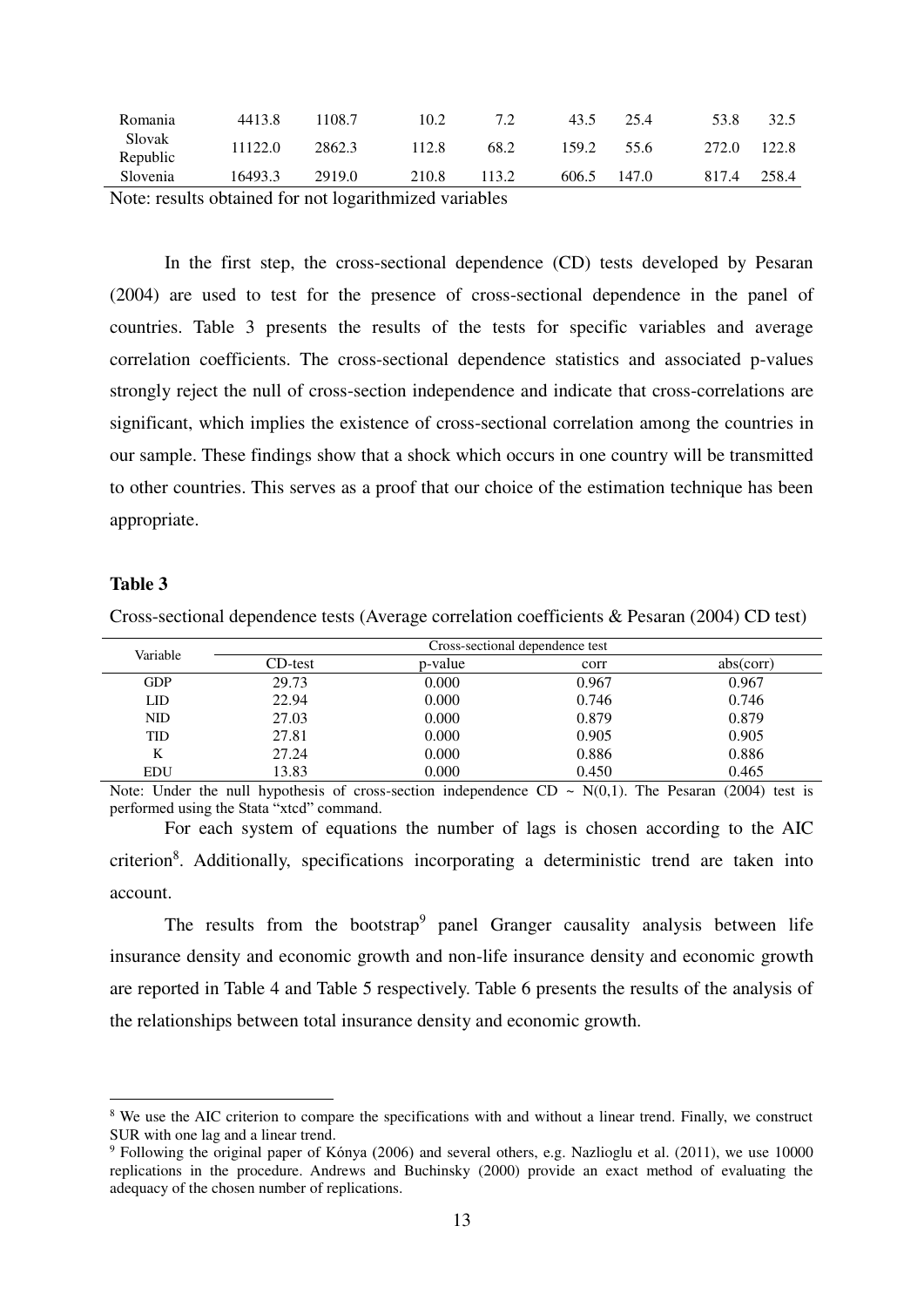### **Table 4**

|           |            | $H_0$ : Life insurance density does not Granger |                          | $H_0$ : GDP does not Granger cause life |            |                              |                          |        |
|-----------|------------|-------------------------------------------------|--------------------------|-----------------------------------------|------------|------------------------------|--------------------------|--------|
|           |            | cause GDP                                       |                          |                                         |            | insurance density            |                          |        |
| Country   |            | $(H_1: LID \rightarrow GDP)$                    |                          |                                         |            | $(H_1: GDP \rightarrow LID)$ |                          |        |
|           | Wald       |                                                 | Bootstrap critical value |                                         | Wald       |                              | Bootstrap critical value |        |
|           | statistics | $10\%$                                          | 5%                       | $1\%$                                   | statistics | $10\%$                       | 5%                       | $1\%$  |
| Bulgaria  | 0.559      | 16.728                                          | 20.143                   | 28.122                                  | 1.525      | 15.164                       | 21.320                   | 35.010 |
| Czech     | 12.151     | 16.275                                          | 20.808                   | 32.645                                  | 0.392      | 24.857                       | 32.320                   | 57.561 |
| Republic  |            |                                                 |                          |                                         |            |                              |                          |        |
| Estonia   | $8.256***$ | 2.772                                           | 3.807                    | 7.795                                   | 11.056*    | 9.939                        | 13.680                   | 23.912 |
| Hungary   | 1.262      | 4.012                                           | 6.015                    | 11.130                                  | 7.433      | 22.363                       | 28.920                   | 60.847 |
| Lithuania | 2.964      | 4.298                                           | 5.267                    | 9.992                                   | 0.039      | 19.951                       | 28.143                   | 47.810 |
| Latvia    | 4.042      | 4.394                                           | 6.895                    | 12.590                                  | 2.532      | 8.605                        | 11.919                   | 18.696 |
| Poland    | 4.191      | 21.709                                          | 26.102                   | 41.072                                  | 0.004      | 10.694                       | 16.464                   | 49.189 |
| Romania   | $6.484**$  | 2.837                                           | 4.299                    | 8.046                                   | 3.834      | 28.308                       | 33.747                   | 53.506 |
| Slovak    | $9.371***$ | 0.790                                           | 1.203                    | 2.142                                   | 5.528      | 12.074                       | 18.754                   | 32.766 |
| Republic  |            |                                                 |                          |                                         |            |                              |                          |        |
| Slovenia  | 12.888     | 29.162                                          | 36.949                   | 58.090                                  | 0.017      | 25.607                       | 31.879                   | 50.346 |

Panel Granger causality test results based on bootstrapped Wald statistics: life insurance density and economic growth

Note: \*\*\*, \*\*, and \* indicate significance at the 1, 5, and 10 percent levels, respectively. Bootstrap critical values are obtained from 10,000 replications.

#### **Table 5**

Panel Granger causality test results based on bootstrapped Wald statistics: non-life insurance density and economic growth

|                 |            | $H0$ : Non-life insurance density does not |                          |        | H <sub>0</sub> : GDP does not Granger cause non-life |                              |                          |        |
|-----------------|------------|--------------------------------------------|--------------------------|--------|------------------------------------------------------|------------------------------|--------------------------|--------|
|                 |            | Granger cause GDP                          |                          |        | insurance density                                    |                              |                          |        |
| Country         |            | $(H_1: NID \rightarrow GDP)$               |                          |        |                                                      | $(H_1: GDP \rightarrow NID)$ |                          |        |
|                 | Wald       |                                            | Bootstrap critical value |        | Wald                                                 |                              | Bootstrap critical value |        |
|                 | statistics | $10\%$                                     | 5%                       | $1\%$  | statistics                                           | $10\%$                       | $5\%$                    | $1\%$  |
| <b>Bulgaria</b> | 4.925      | 13.053                                     | 16.397                   | 21.896 | 6.095                                                | 23.250                       | 28.807                   | 44.370 |
| Czech           | 12.533     | 16.206                                     | 19.901                   | 27.871 | 0.258                                                | 26.329                       | 33.898                   | 53.187 |
| Republic        |            |                                            |                          |        |                                                      |                              |                          |        |
| Estonia         | 1.390      | 3.407                                      | 4.965                    | 11.005 | 0.504                                                | 19.019                       | 23.845                   | 36.419 |
| Hungary         | 1.658      | 5.105                                      | 7.382                    | 11.943 | 34.684**                                             | 18.939                       | 26.217                   | 47.703 |
| Lithuania       | 0.226      | 18.027                                     | 22.563                   | 33.188 | 0.039                                                | 12.635                       | 20.083                   | 39.743 |
| Latvia          | 0.237      | 4.893                                      | 6.461                    | 12.311 | 0.003                                                | 15.939                       | 19.924                   | 38.318 |
| Poland          | 1.126      | 25.149                                     | 32.586                   | 54.173 | $10.935*$                                            | 7.359                        | 11.265                   | 19.746 |
| Romania         | 0.684      | 3.589                                      | 4.530                    | 7.893  | 56.664*                                              | 55.343                       | 69.459                   | 97.526 |
| Slovak          | 1.186**    | 0.648                                      | 0.933                    | 1.746  | 22.100**                                             | 10.422                       | 14.537                   | 29.634 |
| Republic        |            |                                            |                          |        |                                                      |                              |                          |        |
| Slovenia        | 0.392      | 30.100                                     | 38.250                   | 68.046 | 29.758                                               | 30.911                       | 38.825                   | 75.794 |

Note: \*\*\*, \*\*, and \* indicate significance at the 1, 5, and 10 per cent levels, respectively. Bootstrap critical values are obtained from 10,000 replications.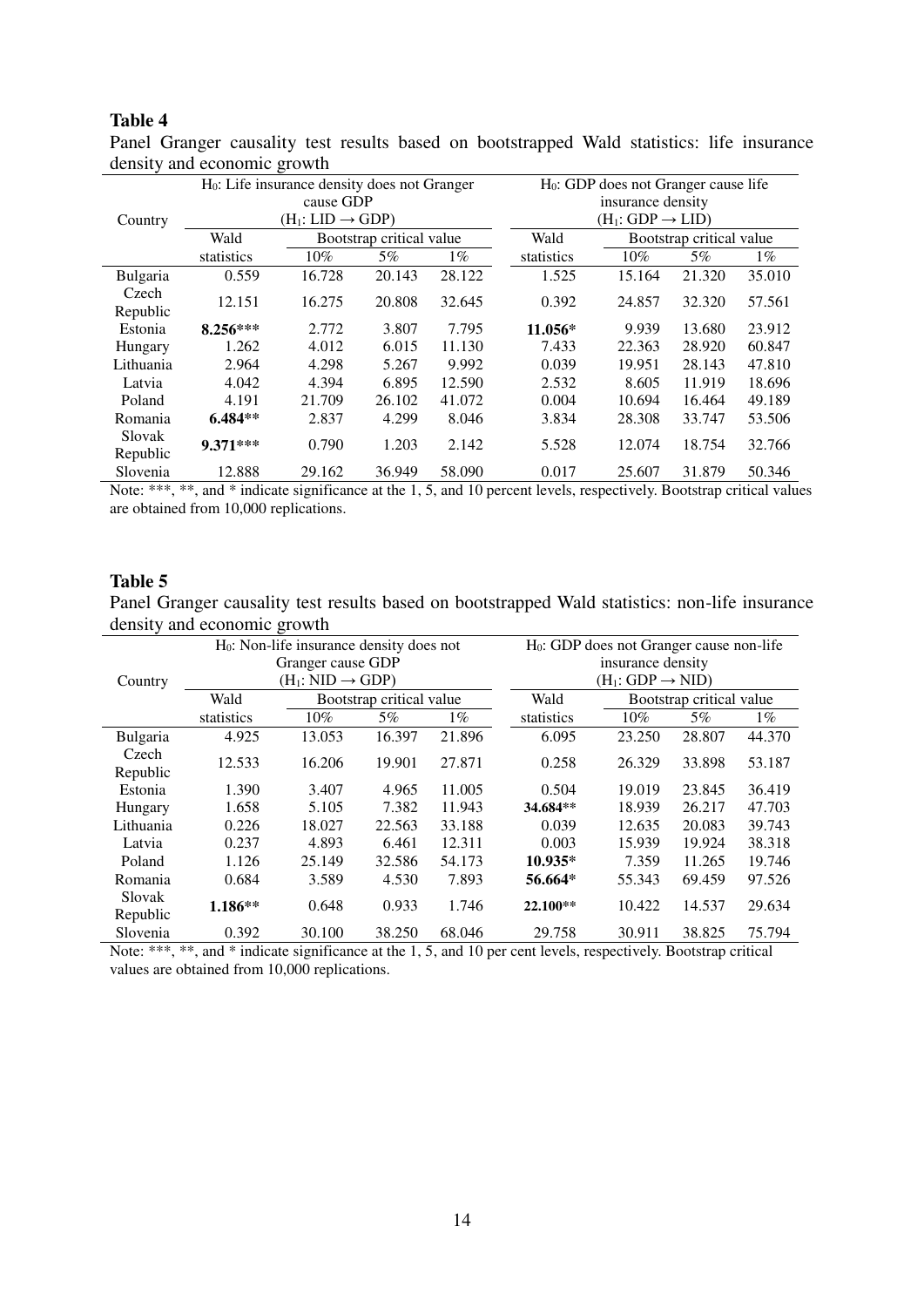#### **Table 6**

|           | $H_0$ : Total insurance density does not Granger |                              |                          |        | $H_0$ : GDP does not Granger cause total |                              |                          |        |
|-----------|--------------------------------------------------|------------------------------|--------------------------|--------|------------------------------------------|------------------------------|--------------------------|--------|
|           |                                                  | cause GDP                    |                          |        |                                          | insurance density            |                          |        |
| Country   |                                                  | $(H_1: TID \rightarrow GDP)$ |                          |        |                                          | $(H_1: GDP \rightarrow TID)$ |                          |        |
|           | Wald                                             |                              | Bootstrap critical value |        | Wald                                     |                              | Bootstrap critical value |        |
|           | statistics                                       | $10\%$                       | 5%                       | $1\%$  | statistics                               | $10\%$                       | 5%                       | $1\%$  |
| Bulgaria  | 3.151                                            | 16.982                       | 21.027                   | 28.881 | 14.907**                                 | 9.067                        | 12.702                   | 22.365 |
| Czech     | 9.020                                            | 16.732                       | 21.426                   | 32.329 | 2.114                                    | 4.654                        | 6.650                    | 12.348 |
| Republic  |                                                  |                              |                          |        |                                          |                              |                          |        |
| Estonia   | 3.709**                                          | 2.155                        | 3.364                    | 7.395  | 0.243                                    | 22.101                       | 27.592                   | 47.261 |
| Hungary   | 0.029                                            | 5.128                        | 7.184                    | 13.332 | 0.939                                    | 14.144                       | 18.861                   | 34.413 |
| Lithuania | 0.027                                            | 16.251                       | 21.568                   | 33.238 | 1.887                                    | 19.399                       | 31.002                   | 59.244 |
| Latvia    | 0.313                                            | 4.195                        | 6.272                    | 13.111 | 0.781                                    | 6.058                        | 9.332                    | 16.407 |
| Poland    | 1.971                                            | 23.899                       | 28.358                   | 43.808 | 8.199                                    | 22.642                       | 32.340                   | 50.382 |
| Romania   | 0.746                                            | 2.921                        | 4.052                    | 6.731  | 8.189**                                  | 5.436                        | 7.985                    | 13.532 |
| Slovak    | 3.945***                                         | 0.859                        | 1.271                    | 2.639  | 2.888                                    | 20.931                       | 32.029                   | 58.329 |
| Republic  |                                                  |                              |                          |        |                                          |                              |                          |        |
| Slovenia  | 3.476                                            | 29.342                       | 39.351                   | 66.736 | 3.378                                    | 15.792                       | 22.089                   | 40.869 |

Panel Granger causality test results based on bootstrapped Wald statistics: total insurance density and economic growth.

Note: \*\*\*, \*\*, and \* indicate significance at the 1, 5, and 10 per cent levels, respectively. Bootstrap critical values are obtained from 10,000 replications.

 The results presented in Table 4 confirm the supply leading hypothesis for Romania (at the significance level 5%) and the Slovak Republic (at the significance level 1%). This means that insurance market development measured by life insurance density in these two countries could play an important role in their economic growth, both directly and indirectly in the production process as a complementary factor to education and capital. Consequently, we may conclude that domestic life premiums per capita is a limiting factor to economic growth and, hence, shocks to insurance market supply will have an impact on economic growth. The feedback hypothesis is confirmed only for Estonia. This means that domestic life premiums per capita which measure the development of the insurance market and economic growth are jointly determined and affected at the same time. The results support the neutrality hypothesis for other countries: Bulgaria, the Czech Republic, Hungary, Latvia, Lithuania, Poland, and Slovenia. The neutrality hypothesis states that the insurance market development measured by domestic life premiums per capita and economic growth are not sensitive to one another. Therefore, any development of the life insurance market is expected to have a negligible effect on economic growth.

 However, our analysis of causality between the insurance market development measured by domestic non-life premiums per capita and economic growth confirms the demand following hypothesis for Hungary, Poland, and Romania (see Table 5). This means that economic growth in these three countries could play an important role in the development of their insurance markets measured by non-life premiums per capita. The feedback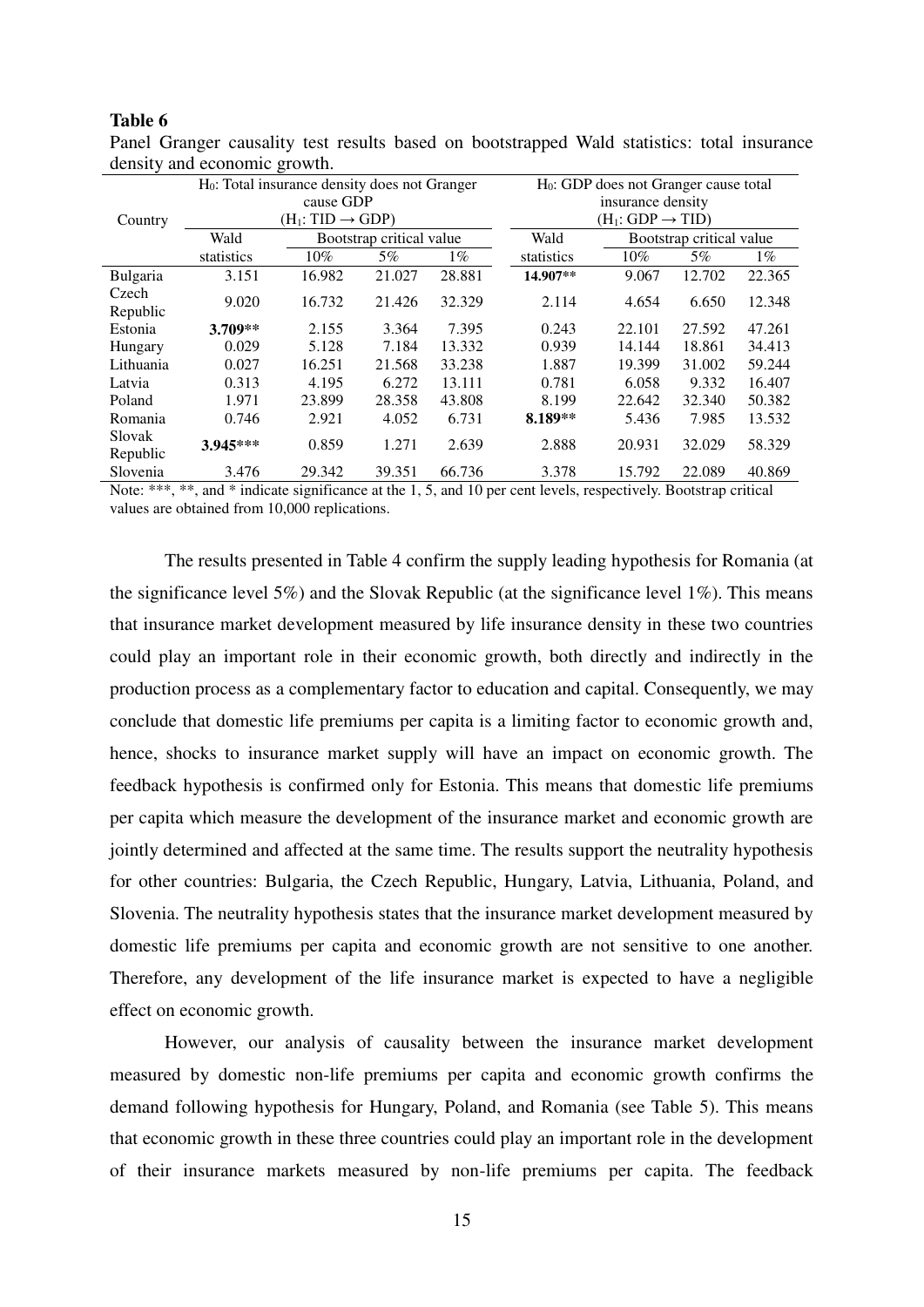hypothesis is confirmed for only one country, the Slovak Republic, which means that the development of its non-life insurance market and economic growth are mutually dependent there. The presence (at the significance level 0.05) of bi-directional causality between the development of the non-life insurance market and economic growth supports the feedback hypothesis, stating that the development of the non-life insurance market oriented toward improvements in non-life premium per capita may not have an adverse impact on economic growth. The neutrality hypothesis is confirmed for other transition European Union member countries: Bulgaria, the Czech Republic, Estonia, Latvia, Lithuania, and Slovenia.

 However, Table 6 demonstrates the impact of the development of the total insurance market on economic growth only in Estonia and the Slovak Republic, which confirms the supply leading hypothesis for these countries. It also shows the impact of economic growth on the development of the total insurance market in only two countries: Bulgaria and Romania, which confirms the demand following hypothesis for these countries. The neutrality hypothesis is confirmed for other transition European Union member countries: the Czech Republic, Hungary, Latvia, Lithuania, Poland, and Slovenia. Thus, the development of the total insurance market measured by life and non-life premiums per capita and economic growth are not sensitive to one another.

#### **5. Conclusions**

 The paper investigates causal relations between the development of the insurance market measured by insurance density and economic growth for ten transition European Union member countries: Bulgaria, the Czech Republic, Estonia, Hungary, Latvia, Lithuania, Poland, Romania, the Slovak Republic, and Slovenia. The global insurance market and life insurance and non-life insurance markets are studied in the paper. In order to avoid the problem of the influence of omitted variables bias, two variables, capital and education, are included in the model. Kónya's (2006) procedure used in the study allows for simultaneous examination of both cross-sectional dependence and country-specific heterogeneity.

 In conclusion it should be stated that, although our study uses bootstrap panel causality approach proposed by Kónya (2006), which allows for simultaneous inclusion of both cross-sectional dependence and country-specific heterogeneity, it identifies various types of dependencies between economic growth and the insurance market development (both in terms of the global insurance market and in the division into life insurance and non-life insurance). Our findings confirm the results reported by the majority of other studies from this area, which also find different roles of the insurance market and benefits it brings to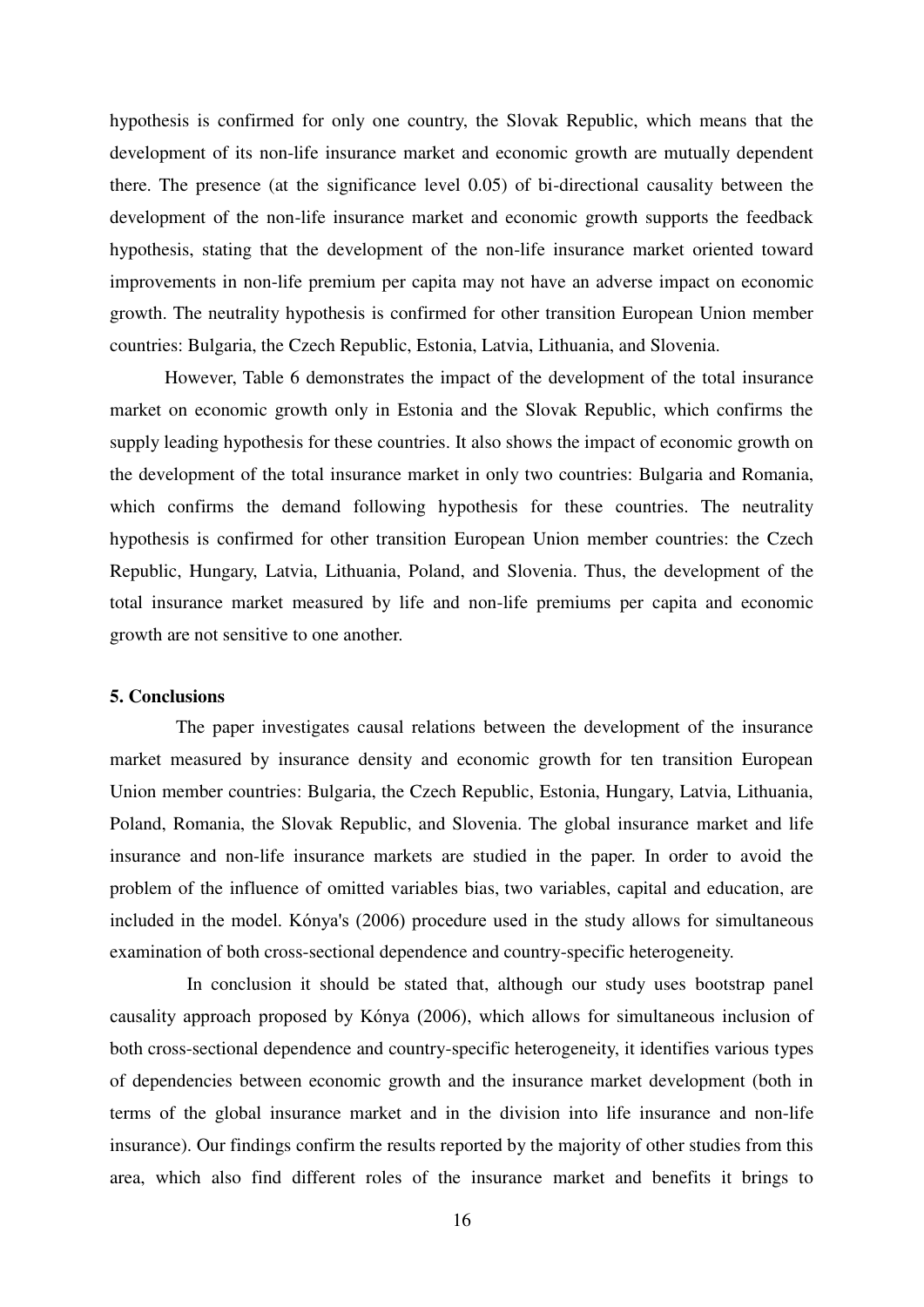economies of particular countries. However, the results obtained in our study are not consistent with the results obtained by Ćurak et al. (2009) conducted with the same group of countries, which claim that the development of the insurance market positively and significantly promotes economic growth. This difference might result from a different study period 2008-2013 and different methodologies used in both studies.

#### **Acknowledgements**

*The study is supported with subsidies for maintaining research capacity granted to the Faculty of Management at Cracow University of Economics by the Polish Ministry of Science and Higher Education*

#### **References**

- Adams, M., Andersson J., Andersson L. F., and Lindmark M. (2009). Commercial Banking, Insurance and Economic Growth in Sweden Between 1830 to 1998, *Accounting, Business and Financial History*, 19(1), 21-38.
- Andrews, D. W., and Buchinsky, M. (2001). Evaluation of a three-step method for choosing the number of bootstrap repetitions. *Journal of Econometrics*, *103*(1), 345-386.
- Arena, M. (2008). Does Insurance Market Promote Economic Growth? A Cross-Country Study for Industrialized and Developing Countries, *Journal of Risk and Insurance*, 75(4), 921-946.
- Atkinson, S. E., and Wilson, P. W. (1992). The bias of bootstrapped versus conventional standard errors in the general linear and SUR models. *Econometric Theory*, *8*(02), 258-275.
- Avram, K., Nguyen, Y., and Skully, M. (2010). Insurance and Economic Growth: A Cross Country Examination, Monash University, Department of Accounting and Finance, Working Paper.
- Bai, J. and Kao, C. (2006). On the estimation and inference of a panel cointegration method with cross-sectional dependence, in Baltagi, B. H. (ed.), *Panel Data Econometrics: Theoretical Contributions and Empirical Applications*, pp. 3–30.
- Boon, T. K. (2005). Do Commercial Banks, Stock Market and Insurance Market Promote Economic Growth? An Analysis of the Singapore Economy, Nanyang Technological University, School of Humanities and Social Studies, Working Paper.
- Breitung, J. and Pesaran, M. H. (2008). Unit roots and cointegration in panels, in Matyas, L. and Sevestre, P. (eds), *The econometrics of panel data: advanced studies in theoretical and applied econometrics*, 46, 279– 322. Berlin: Springer.
- Catalan, M., Impavido, G., and Musalem, A. R. (2000). Contractual Savings or Stocks Market Development: Which Leads? *Journal of Applied Social Science Studies*, 120(3), 445-487.
- Chang, T., Lee, C. C., and Chang, C. H. (2014). Does insurance activity promote economic growth? Further evidence based on bootstrap panel Granger causality test. *The European Journal of Finance*, *20*(12), 1187- 1210.
- Chang, T., Cheng, S. C., Pan, G., and Wu, T. P. (2013). Does globalization affect the insurance markets? Bootstrap panel Granger causality test. *Economic Modelling*, *33*, 254-260.
- Chen, P.F., Lee, C.C., and Lee, C.F. (2012). How does the development of the life insurance market affect economic growth? Some international evidence. *Journal of International Development* 24(7), 865–93.
- Chi-Wei, S., Chang, H., and Guochen, P. (2013). Tests for causality between insurance development and economic growth using asymptotic and panel bootstrap distributions. *Economic Computation and Economic Cybernetics Studies and Research*, *47*(3).
- Ching, K. S., Kogid, M., and Furuoka, F. (2010). Causal Relation Between Life Insurance Funds and Economic Growth: Evidence From Malaysia, *ASEAN Economic Bulletin*.
- Ćurak, M., Lončar, S., and Poposki, K. (2009). Insurance sector development and economic growth in transition countries. *International Research Journal of Finance and Economics*, *34*(3), 29-41.
- Ferry, C. (1977). Approche Empirique de la Demande d'Assurance-vie, *Geneva Papers on Risk and Insurance*, 2(5), 22-34.